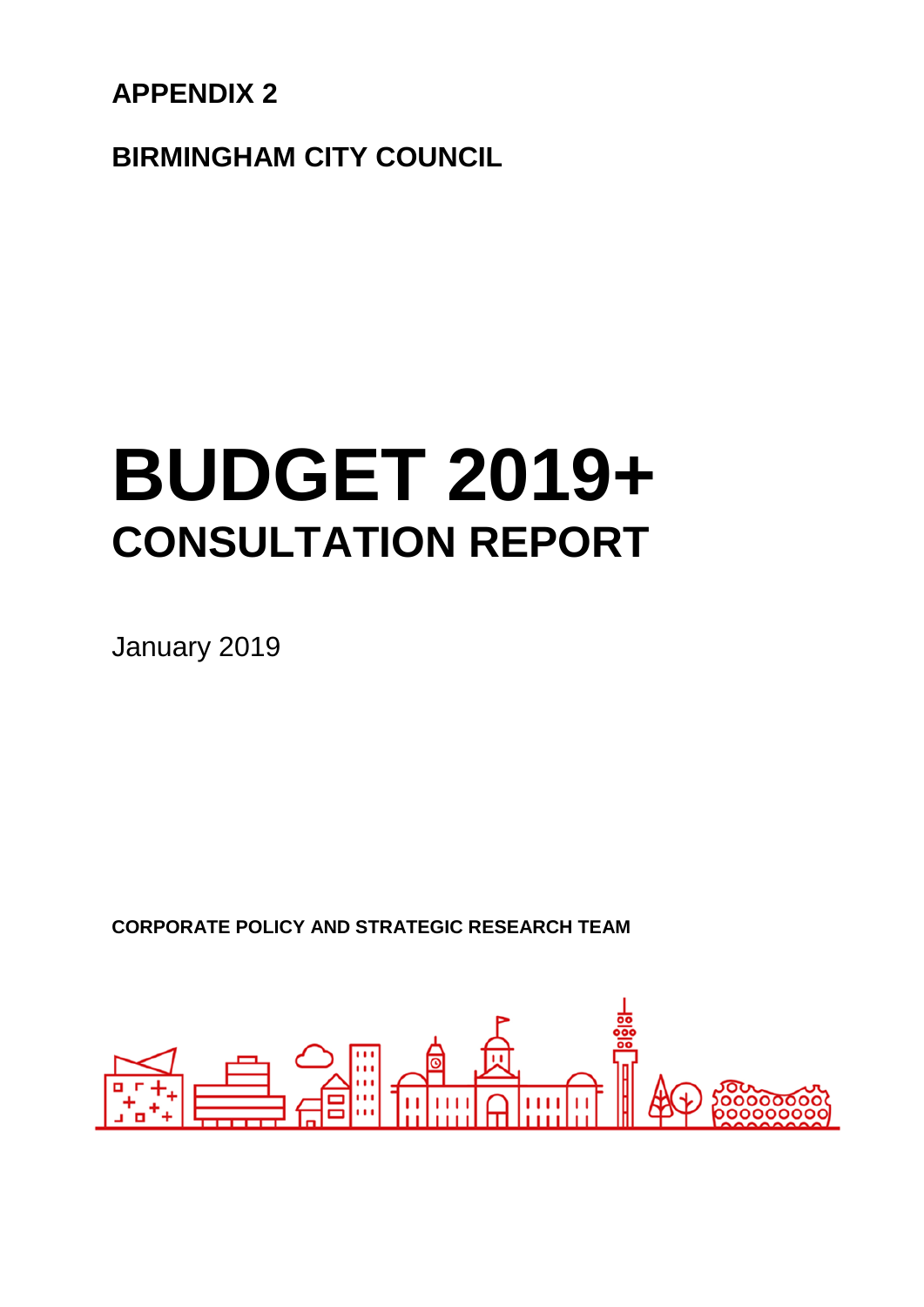### **CONTENTS**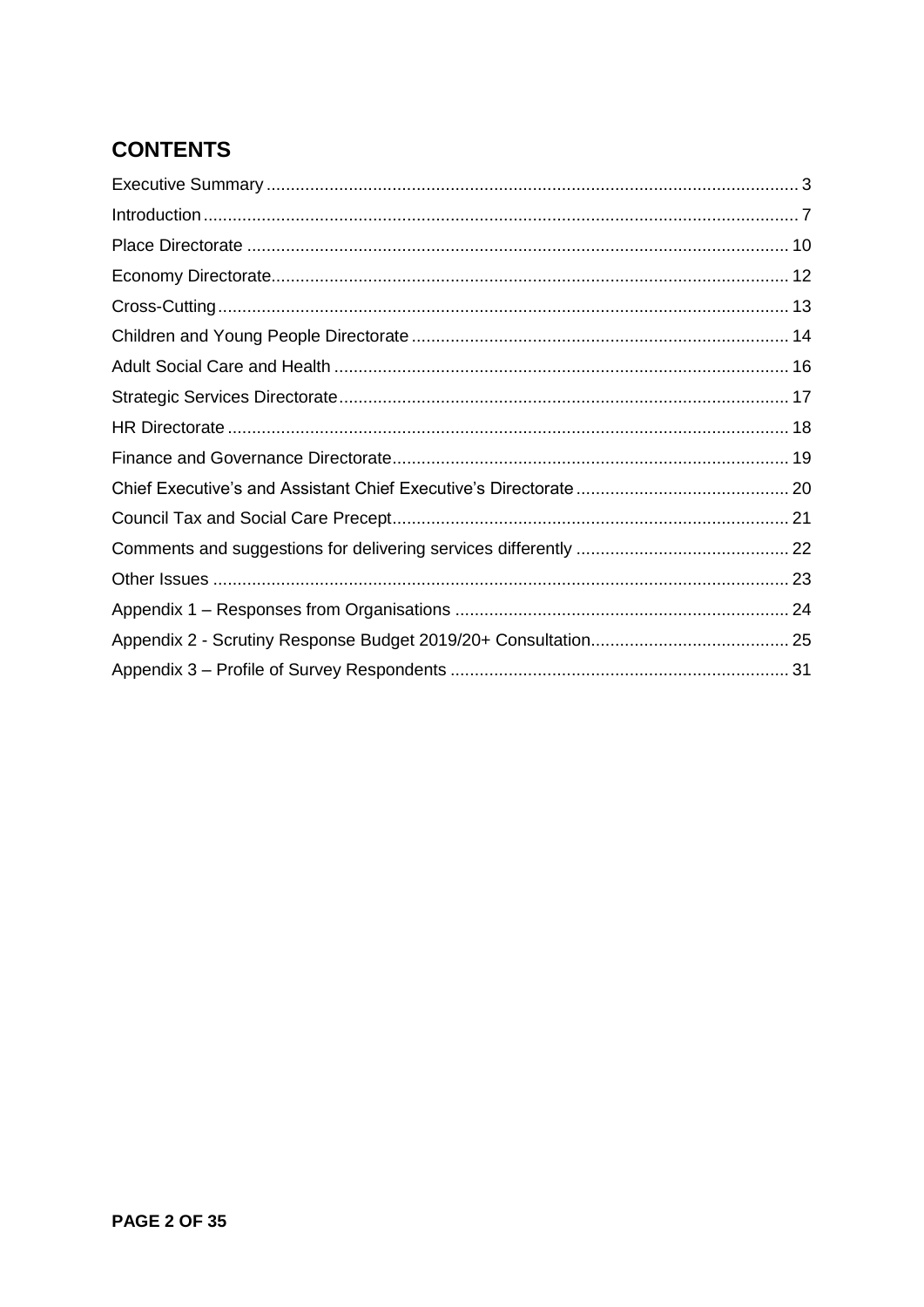# <span id="page-2-0"></span>**EXECUTIVE SUMMARY**

This draft report summarises responses to Birmingham City Council's Budget Consultation 2019+, which ran from 13 November 2018 to 31 December 2018. It was based upon a 'Budget 2019+ Consultation' booklet.

The council continues to face a significant financial challenge for 2019/20 against a backdrop of ongoing reductions to government grant and pressures to spend more on core services to the public. These expenditure pressures cover a range of costs including the effects of inflation and meeting increasing demand for adult social care services. The aim is to deliver a sustainable plan for future years. This year's consultation referred to £18m for specific proposals for the coming 2019/20 financial year. It also referred to the longer term financial challenge of identifying a total of £86m by 2021/22. These savings are on top of the savings of around £690m that the council has already made since 2010/11.

In addition to the consultation document the consultation process involved a public meeting, briefing for the business community, online activity (including a survey, social media, webcasts etc) and wider engagement through the Council's Overview and Scrutiny Committees and discussion at some ward forums.

.

In addition, each directorate was/is expected to carry out individual consultation with its service users, as appropriate, before implementation of any decisions.

Responses were received as follows:

- 873 responses to the online 'Be Heard' online survey.1
- Comments from organisations made through submissions to 'Budget Views' includes emails and letter. This includes a campaign run by 'Love culture, hate cuts' which generated 784 postal responses, 70 emails and 4,901 signatures to an online petition.

Overall, the budget consultation for 2019+ generated considerable response across the city. The focus was to encourage participants to take part via the online survey and to rank the services that were most important to them. This allowed the consultation to take account of residents' genuine preferences and concerns rather than being skewed towards individual popular campaigns.

This consultation was on the overall resource allocation. Council Directorates will be supplementing this with more detailed service led consultations and equality impact assessments with those affected. These will complement the corporate impact assessment, which will be attached as an appendix to the Council Plan and Budget 2019+ to be considered at Council on 26 February 2019

Respondents were asked to specify which services were most important to them, and to what extent they agreed or disagreed with the proposals. The proposals were grouped according to service and then the level of council tax and the social care precept. Finally, they were invited to make comments or suggestions as to how to save money.

### **Most important services**

The online survey asked respondents to rank the top five services that were most important to them and their families from a list of 25 key services. These ranged from child protection, environmental health and transport planning, to older and disabled people.

The top five themes in the questionnaire based upon the totals were:

1

 $1$  This volume of response provides a 95% confidence level (based on a population estimate of 1.14m) and a margin of error of +/- 3.5%.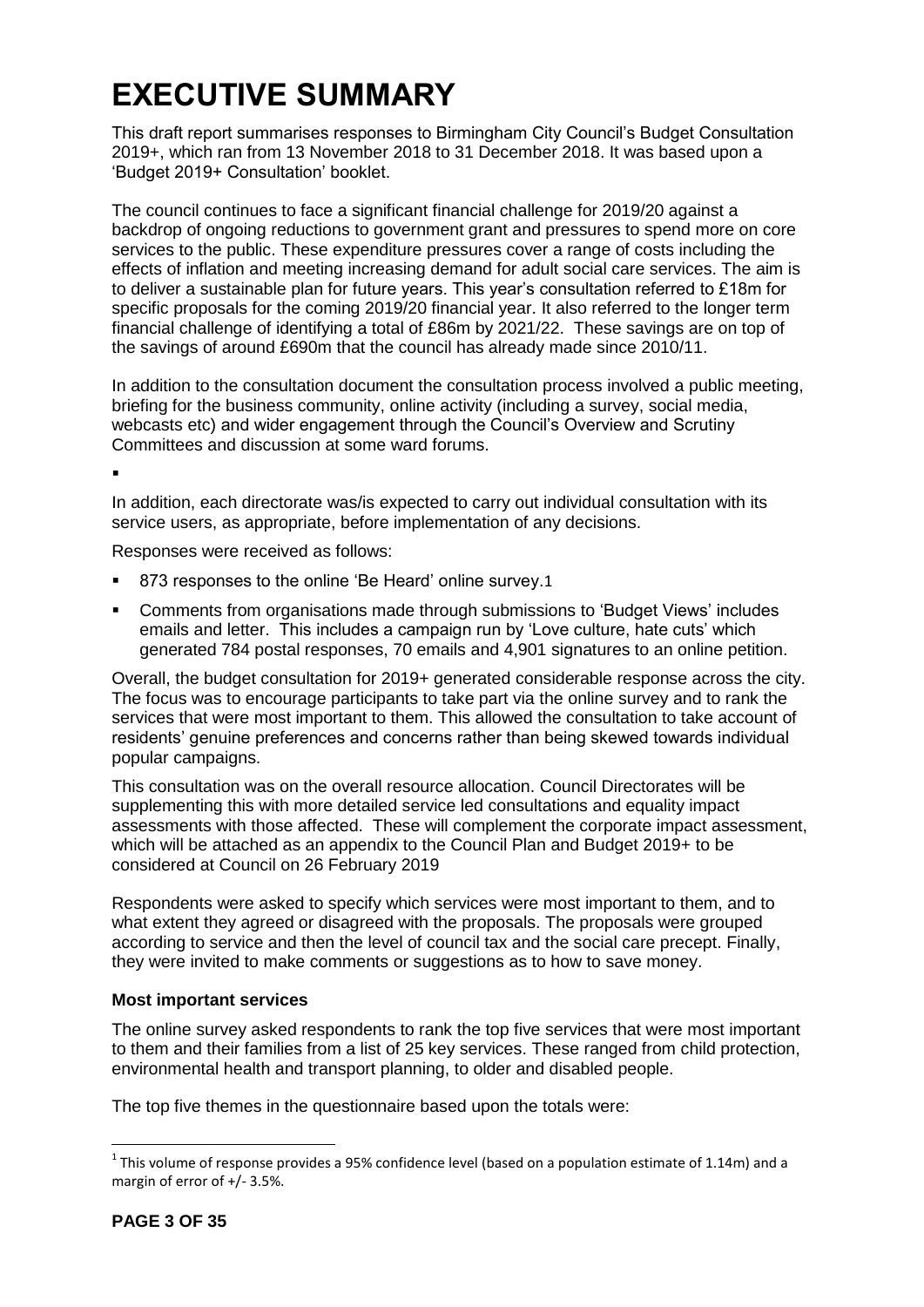| Top 5 - based on total score (e.g. rank $1 = 5$<br>points, rank $2 = 4$ points, rank $3 = 3$ points,<br>$etc.$ ) | Top 5 - based on most rank '1' given to<br>service |
|------------------------------------------------------------------------------------------------------------------|----------------------------------------------------|
| Refuse collection                                                                                                | Care and support for older and disabled<br>people  |
| Care and support for older and disabled people                                                                   | Refuse collection                                  |
| Child protection and safeguarding                                                                                | Child protection and safeguarding                  |
| People with mental health issues                                                                                 | <b>Community Safety</b>                            |
| <b>Community Safety</b>                                                                                          | Improving B 'ham economy                           |

The online budget consultation survey asked whether respondents agreed or disagreed with the proposals for key service areas. Overall more agreed than disagreed.

### **Agreement with overall themes (% based on number of respondents to that theme)**

| <b>Directorates</b>                                                   | <b>Strongly</b><br>agree | Agree | <b>Neither</b><br>agree nor<br>disagree | <b>Disagree</b> | <b>Strongly</b><br>disagree | Don't<br>know | <b>Total</b> | <b>Total</b><br>agree | <b>Total</b><br>disagree |
|-----------------------------------------------------------------------|--------------------------|-------|-----------------------------------------|-----------------|-----------------------------|---------------|--------------|-----------------------|--------------------------|
|                                                                       |                          |       |                                         |                 |                             |               |              |                       |                          |
| <b>Place</b>                                                          | 5%                       | 23%   | 30%                                     | 15%             | 17%                         | 10%           | 100%         | 28%                   | 32%                      |
| <b>Economy</b>                                                        | 7%                       | 31%   | 32%                                     | 13%             | 10%                         | 8%            | 100%         | 38%                   | 22%                      |
| Children &<br><b>Young People</b>                                     | 5%                       | 31%   | 33%                                     | 13%             | 9%                          | 9%            | 100%         | 36%                   | 22%                      |
| <b>Cross Cutting</b>                                                  | 10%                      | 32%   | 31%                                     | 11%             | 8%                          | 6%            | 100%         | 43%                   | 20%                      |
| <b>Strategic</b><br><b>Services</b>                                   | 11%                      | 33%   | 28%                                     | 12%             | 7%                          | 9%            | 100%         | 44%                   | 18%                      |
| <b>Adult Social</b><br>Care & Health                                  | 7%                       | 31%   | 34%                                     | 10%             | 8%                          | 10%           | 100%         | 38%                   | 18%                      |
| <b>Finance &amp;</b><br>Governance                                    | 11%                      | 39%   | 28%                                     | 8%              | 6%                          | 9%            | 100%         | 50%                   | 13%                      |
| Human<br><b>Resources</b>                                             | 14%                      | 40%   | 26%                                     | 7%              | 5%                          | 9%            | 100%         | 53%                   | 12%                      |
| <b>Chief Executive/</b><br><b>Assistant Chief</b><br><b>Executive</b> | 13%                      | 38%   | 29%                                     | 6%              | 5%                          | 9%            | 100%         | 51%                   | 11%                      |

If the participant disagreed, they were asked with which proposal they disagreed. The three areas with the highest levels of disagreements were:

- Place (32%) disagree
- Economy (22%) disagree
- Children's Services (22%) disagree

However, outside of the Place directorate, more people agreed with the proposals than disagreed with a significant number of people – all proposals – who neither agreed nor disagreed with the proposals (ranging from 26% to 34%). Where there were specific concerns with particular proposals these were picked up in the analysis of the comments received (later in this report).

The proposals in the Place directorate received the highest level of disagreement - with the top three areas of concern being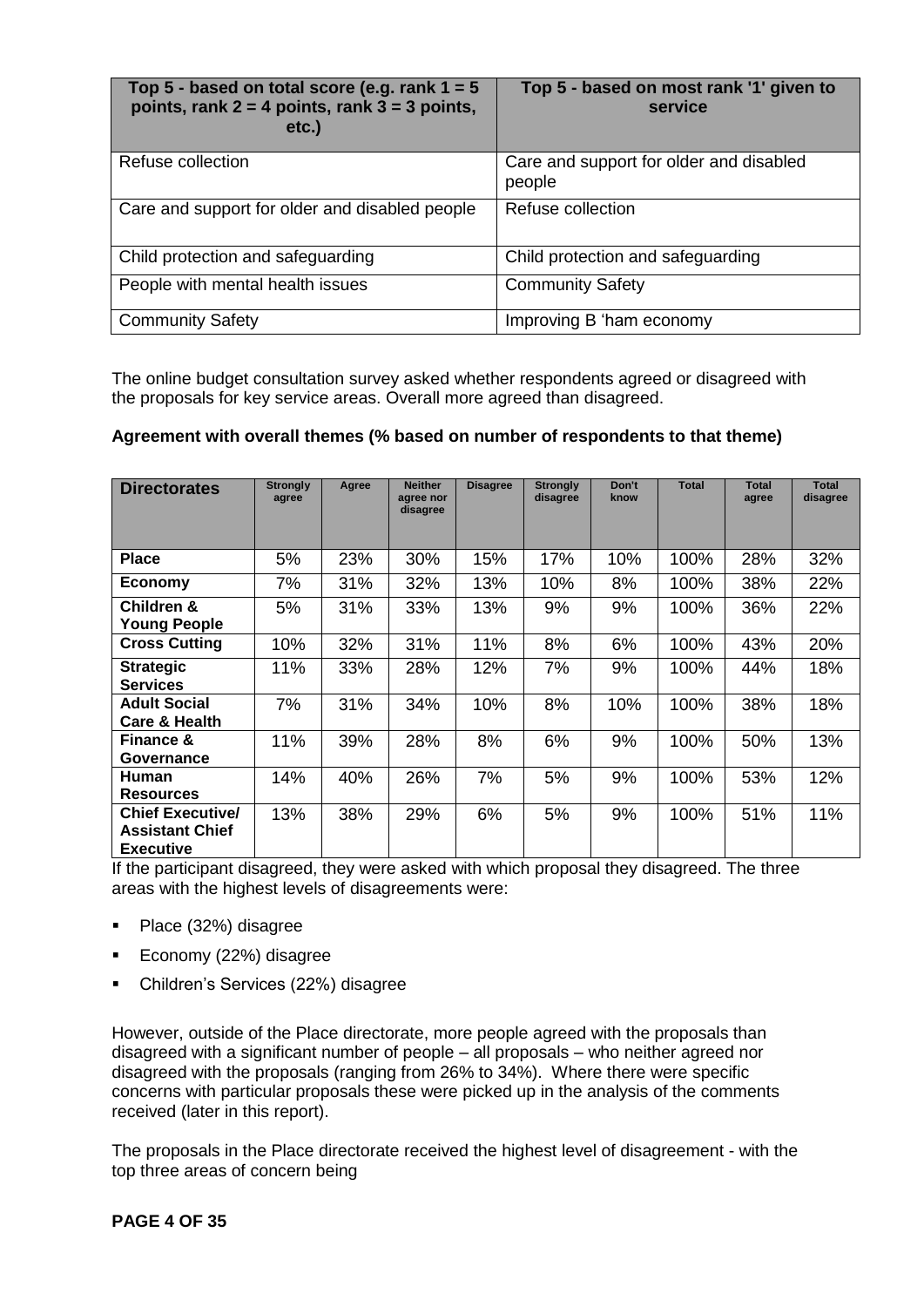- **•** Culture
- Charges for car parking in parks
- Regulation/enforcement especially around pest control.

On Economy - there were two main areas of comments and these were related to

- Concerns around dimming and trimming street lightning
- Closure of the Tourist Information Centre.

Respondents on Children and Young People were concerned about:

- School subscriptions and that schools will no longer subscribe in the future if they are asked to pay more, which could impact education standards and children's safeguarding.
- The Travel Assist offer feeling that this service needs protecting and that the impact of changes will be affecting the most vulnerable.

### **Public meetings**

Contributors to the open public meeting raised the following subjects:

- **Concerns about moving services online.**
- Special educational needs and personal transport budgets.
- The use of volunteers in libraries.
- **Concerns about care for those with physical disabilities and the elderly.**
- The need for tourist information centres in the light of the Commonwealth Games.
- The importance of parks to the city.

The business meeting raised issues such as:

- Business Improvement Districts and recognition of the work that they carry out.
- The assessment system for social care and health businesses.

### **Council tax and social care precept**

- Just over half of all respondents to the online questionnaire disagreed (52%) with the proposed general 2.99% increase in council tax, with just under half agreeing (48%).
- 58% of respondents disagreed to the rise when the council tax was combined with the social care precept with 42% agreeing. The proposal is to increase council tax by a further 2% to pay for adult social care (known as the adult social care precept).

### **Other comments and suggestions for saving money**

Respondents to the online survey were asked for further comments and suggestions as to how the council could save money. Overall, there were 655 comments made. There were as many as 52 different themes. Perceived council waste and inefficiency had the largest number of comments (15%) with respondents describing what they saw as council waste and poor performance, followed by suggestions around contracts/private sector/consultants (9%) that included views both for "Outsourcing more services" and against "less outsourcing". There were calls made to reduce salaries of executives and councillors (6%).

The refuse service received 6.6% of comments in this section and a large proportion of these were suggesting changing to fortnightly collections and suggestions for privatisation.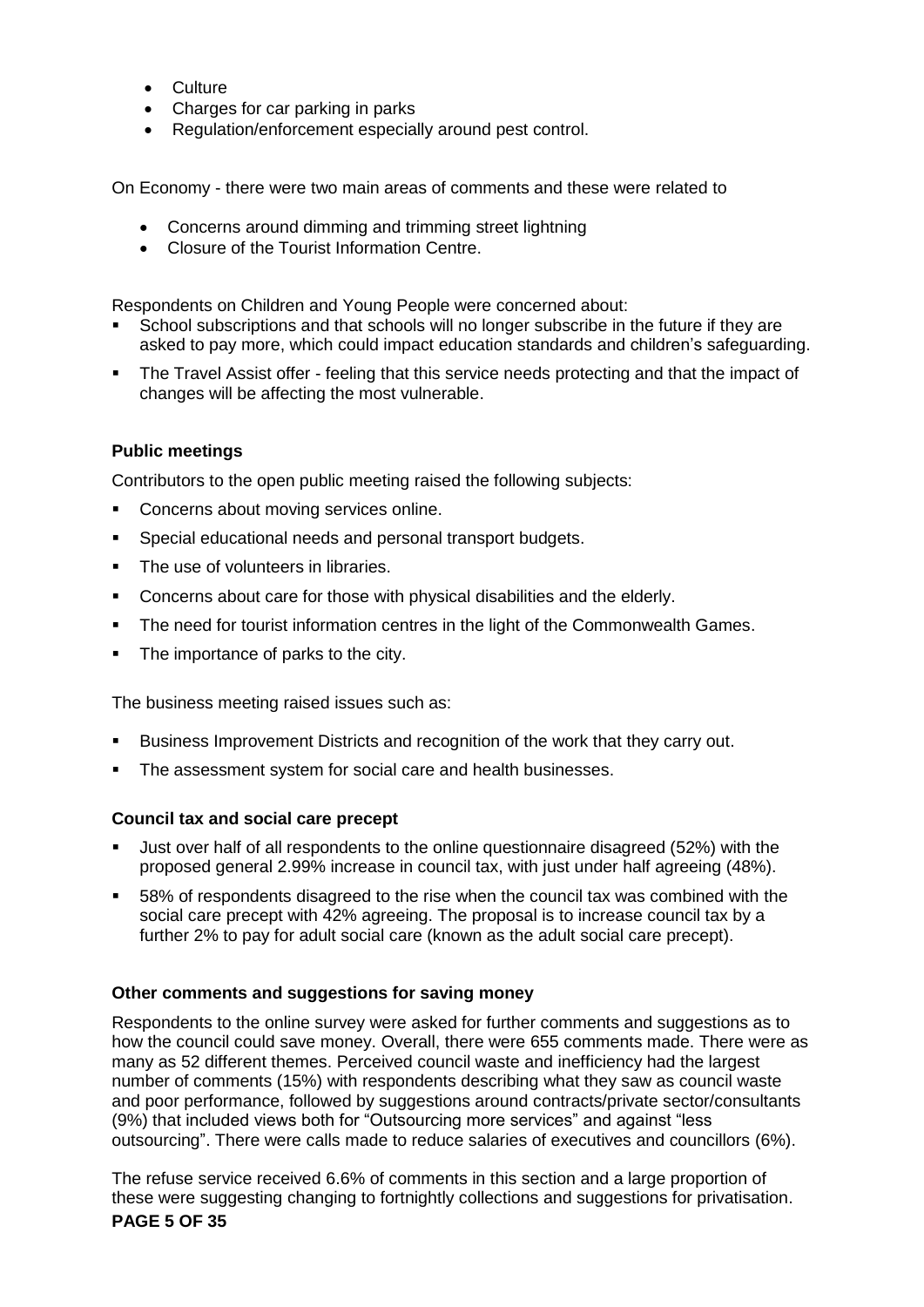There were several comments around roads use of external contracts/private sector/consultants; support for the vulnerable.

In addition, there was a separate campaign on "Love culture, hate cuts", which distributed postcards and an online petition around the city's cultural spots for the general public to express concerns about cultural funding. This generated a significant volume of postcards and letters (784), emails (70) and an online petition (4,901 signatures).

### **END OF EXEC SUMMARY**

*\*It is the council's policy to undertake equality impact assessments in compliance with the Equality Act 2010. In addition to the corporate overview, service specific impact assessments are undertaken as required.*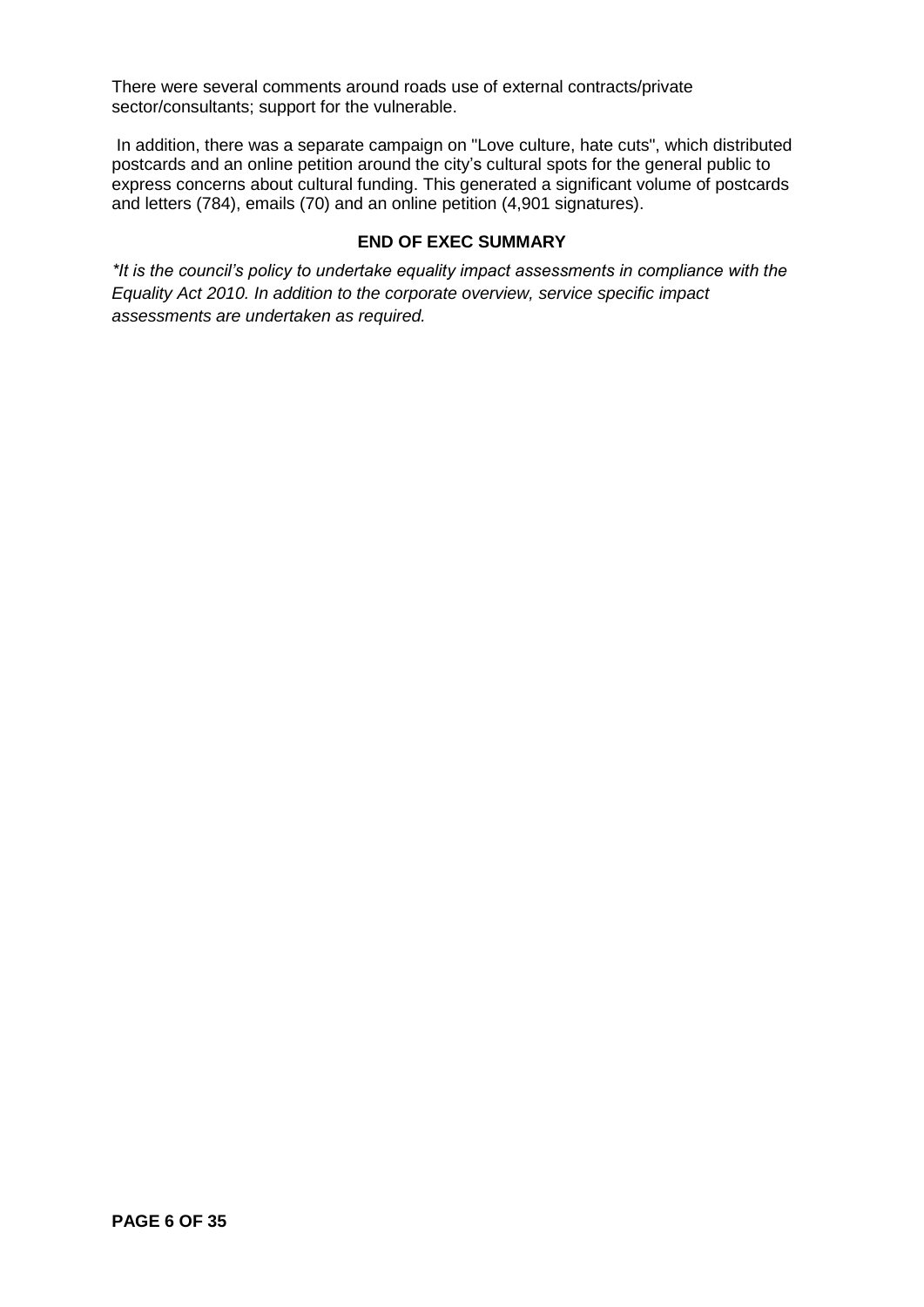# <span id="page-6-0"></span>**INTRODUCTION**

### **The consultation**

The Council has already made savings of approximately £690m and a long term programme of change is in place, aimed at making the council:

- Smaller and more strategic
- **Less about structures, more about people**
- Partnership based
- **Better at managing demand**

Despite this, the city will continue to face an extremely challenging financial situation over the next four years. The city council has always been heavily dependent upon Government grants to meet the costs of services. This has made it very vulnerable to cutbacks in those grants. Planned cutbacks in core Government grants and other forecast changes mean the council expects to have to make savings of £86m through to 2021/2022

Although the total 2017/18 council expenditure is £3bn, a large proportion of our funding must be spent on specific services. For example, £737m of grant funding must be spent on school services, and another £483m is to reimburse the council for meeting housing benefit costs. Income from the provision of council housing must be spent in providing that housing and related services.

Other areas of spending, such as debt financing costs, are fixed and unavoidable. This means that only around a third of expenditure is directly controllable by the council, and savings have to be made from this much smaller budget figure.

Taking all these factors together, the further savings that we now need to make (on top of the annual savings of about £690m that the council has already made from 2010/11 up to 2018/19) are £86m. We have previously consulted on some of the savings which are already included in the council's financial plans including significant savings in the cost of 'back-office' services. This consultation document concentrates on the newly identified proposals and detailed those grouped by key service area.

This report summarises the responses to Birmingham City Council's Budget Consultation 2019+ which ran from 13 November 2018 to 31 December 2018, based upon the 'Budget: Consultation 2019+ document.

The consultation process involved:

- A public meeting led by the council's Leader and Cabinet in the Banqueting suite of the Council House.
- Online Be Heard survey, online communications campaign including webpages, webcasts, newsfeeds, Facebook and Twitter.
- Comments/ letters received from organisations via emails and attached letters.
- A consultation meeting aimed at the business community, attended by representatives of Birmingham-based businesses at The Chamber of Commerce with the council Leader, several cabinet members and chief officers.
- Council directorates are supplementing this over-arching consultation with more detailed consultations with service users about specific proposals before implementation of any decisions. Some have been run in parallel with this consultation.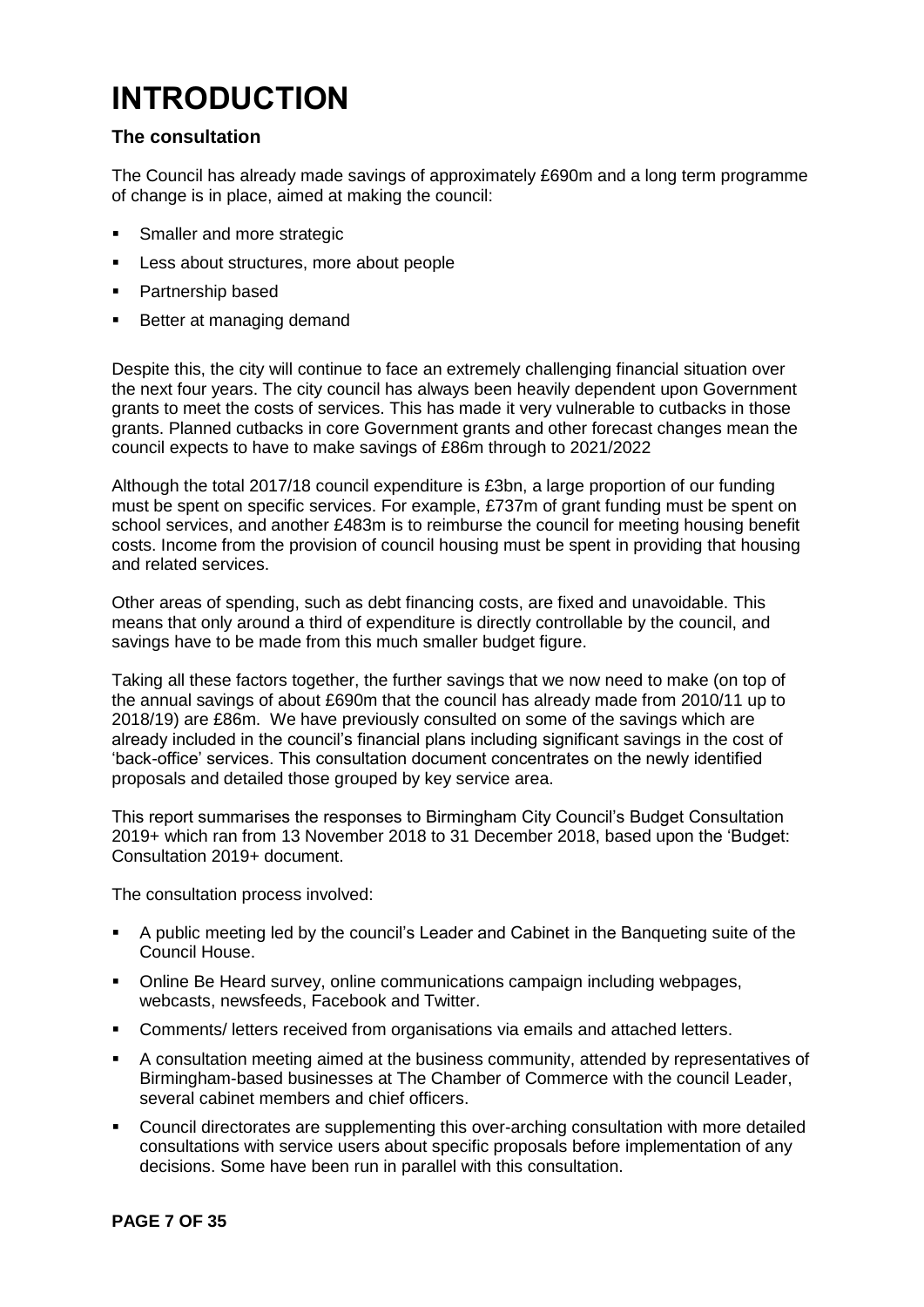Residents were asked about the services that were most important to them and their family as well as around the specific cuts. The three top areas of importance to survey respondents were: care and support for older and disabled people, refuse collection and child protection and safeguarding. These same three areas were also the top three areas of importance to respondents in 2018.

Residents evidenced specific concerns about a pest control charges, culture and charges for car parking in parks. Respondents were concerned about trimming street lighting and that cuts would have a highly negative impact on the most vulnerable people in society, including older people. There was a campaign about culture and concern about the closure of a tourist information centre in light of the Commonwealth Games. Running through many of the comments was a concern for how already stretched services, vulnerable people, and families would be impacted.

This year's consultation referred to £86m of new savings required by 2022 with £18m specific proposals required in the 2019/20 financial year. These savings are on top of the savings of around £690m per annum already made since 2010/11.

The proposals in this years consultation document were arranged under nine key service areas, with the table below showing the breakdown from the online survey responses. In addition, there were also some responses from organisations.

| <b>Directorates</b>                                                   | <b>Strongly</b><br>agree | Agree | <b>Neither</b><br>agree nor<br>disagree | <b>Disagree</b> | <b>Strongly</b><br>disagree | Don't<br>know | <b>Total</b> | <b>Total</b><br>agree | <b>Total</b><br>disagree |
|-----------------------------------------------------------------------|--------------------------|-------|-----------------------------------------|-----------------|-----------------------------|---------------|--------------|-----------------------|--------------------------|
| <b>Place</b>                                                          | 5%                       | 23%   | 30%                                     | 15%             | 17%                         | 10%           | 100%         | 28%                   | 32%                      |
| <b>Economy</b>                                                        | 7%                       | 31%   | 32%                                     | 13%             | 10%                         | 8%            | 100%         | 38%                   | 22%                      |
| Children &<br><b>Young People</b>                                     | 5%                       | 31%   | 33%                                     | 13%             | 9%                          | 9%            | 100%         | 36%                   | 22%                      |
| <b>Cross Cutting</b>                                                  | 10%                      | 32%   | 31%                                     | 11%             | 8%                          | 6%            | 100%         | 43%                   | 20%                      |
| <b>Strategic</b><br><b>Services</b>                                   | 11%                      | 33%   | 28%                                     | 12%             | 7%                          | 9%            | 100%         | 44%                   | 18%                      |
| <b>Adult Social</b><br><b>Care &amp; Health</b>                       | 7%                       | 31%   | 34%                                     | 10%             | 8%                          | 10%           | 100%         | 38%                   | 18%                      |
| <b>Finance &amp;</b><br>Governance                                    | 11%                      | 39%   | 28%                                     | 8%              | 6%                          | 9%            | 100%         | 50%                   | 13%                      |
| Human<br><b>Resources</b>                                             | 14%                      | 40%   | 26%                                     | 7%              | 5%                          | 9%            | 100%         | 53%                   | 12%                      |
| <b>Chief Executive/</b><br><b>Assistant Chief</b><br><b>Executive</b> | 13%                      | 38%   | 29%                                     | 6%              | 5%                          | 9%            | 100%         | 51%                   | 11%                      |

Respondents were asked whether they agreed or disagreed with the proposals. Overall, more people agreed with the proposals than disagreed. If the participant disagreed they were asked which proposal they disagreed with. Those areas with the highest number of disagreements were:

- Place (32%) disagree
- **Economy (22%) disagree**
- Children's Services (22%) disagree

**PAGE 8 OF 35** The proposal about changes to funding for arts and culture organisations in the city received the highest volume of non-survey responses (in addition to a variety of comments on social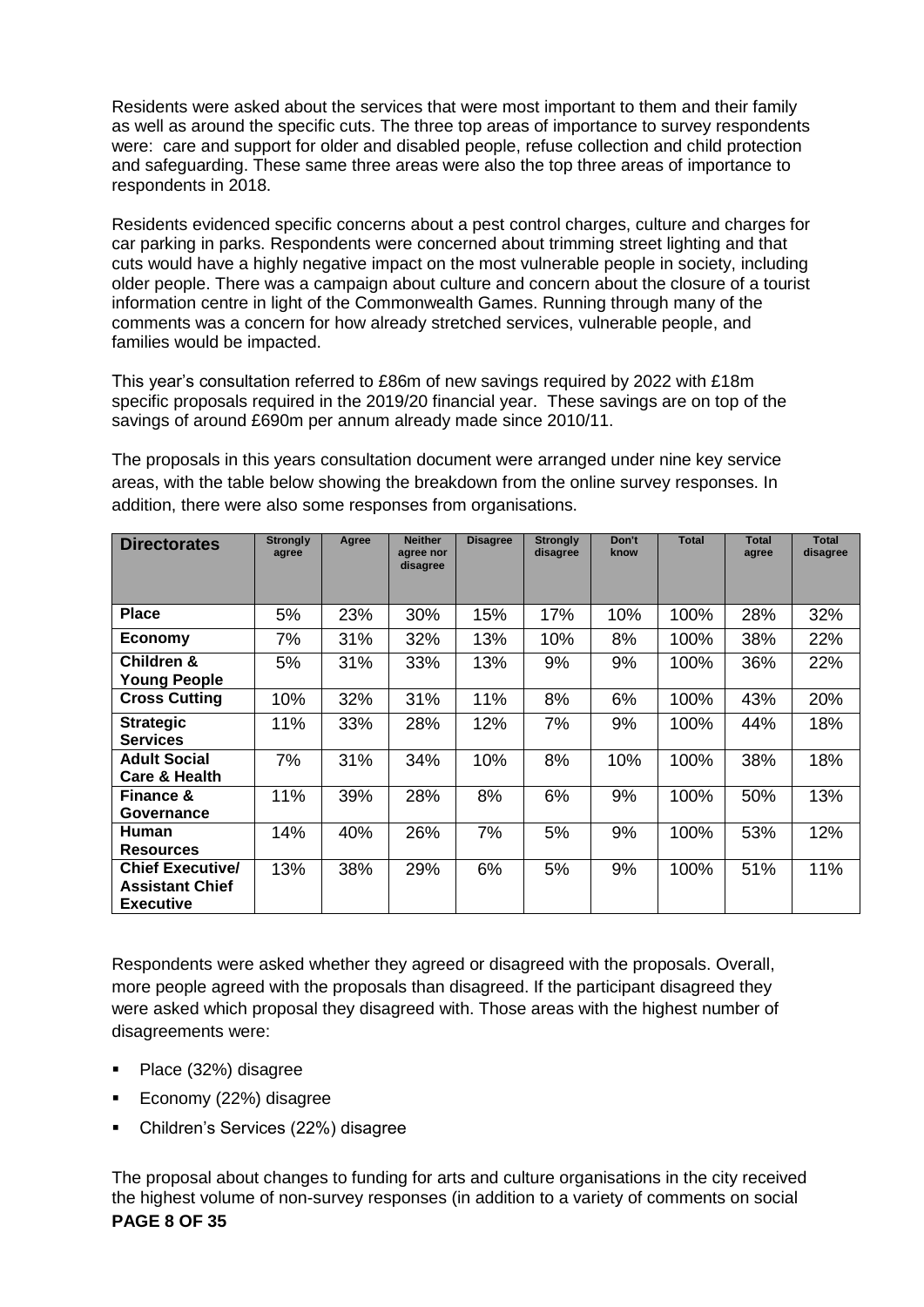### media).

Proposed changes to funding for advice services received the second highest number of non-survey responses.

As well as asking for views on specific savings proposals and new ideas for savings, the consultation asked for views on the increased level of council tax next year and the increase in council tax to support social care (called the social care precept), and finally ideas or suggestions on how the council can deliver services differently.

Council directorates are supplementing this overarching consultation with more detailed consultations with users about specific proposals. Some have been run in parallel with this consultation. Responses to the consultation underline the importance of ongoing engagement by the council with citizens, stakeholders, and partners on the details of the proposals and their delivery.

### **The report**

Comments submitted through all the channels outlined above are summarised under the headings used in the online survey. For each of the nine service areas there is a table showing the proportion of people agreeing or disagreeing with it. If the respondent disagreed they were asked to give their comments on the proposals that they disagreed with. Reference is also made to comments made on a particular proposal through other consultation routes where relevant. In particular this year the culture proposals attracting a significant amount of comments through post and email.

The final section addresses the views expressed on issues that do not neatly fall under one of the other headings and comments on some of the approaches taken.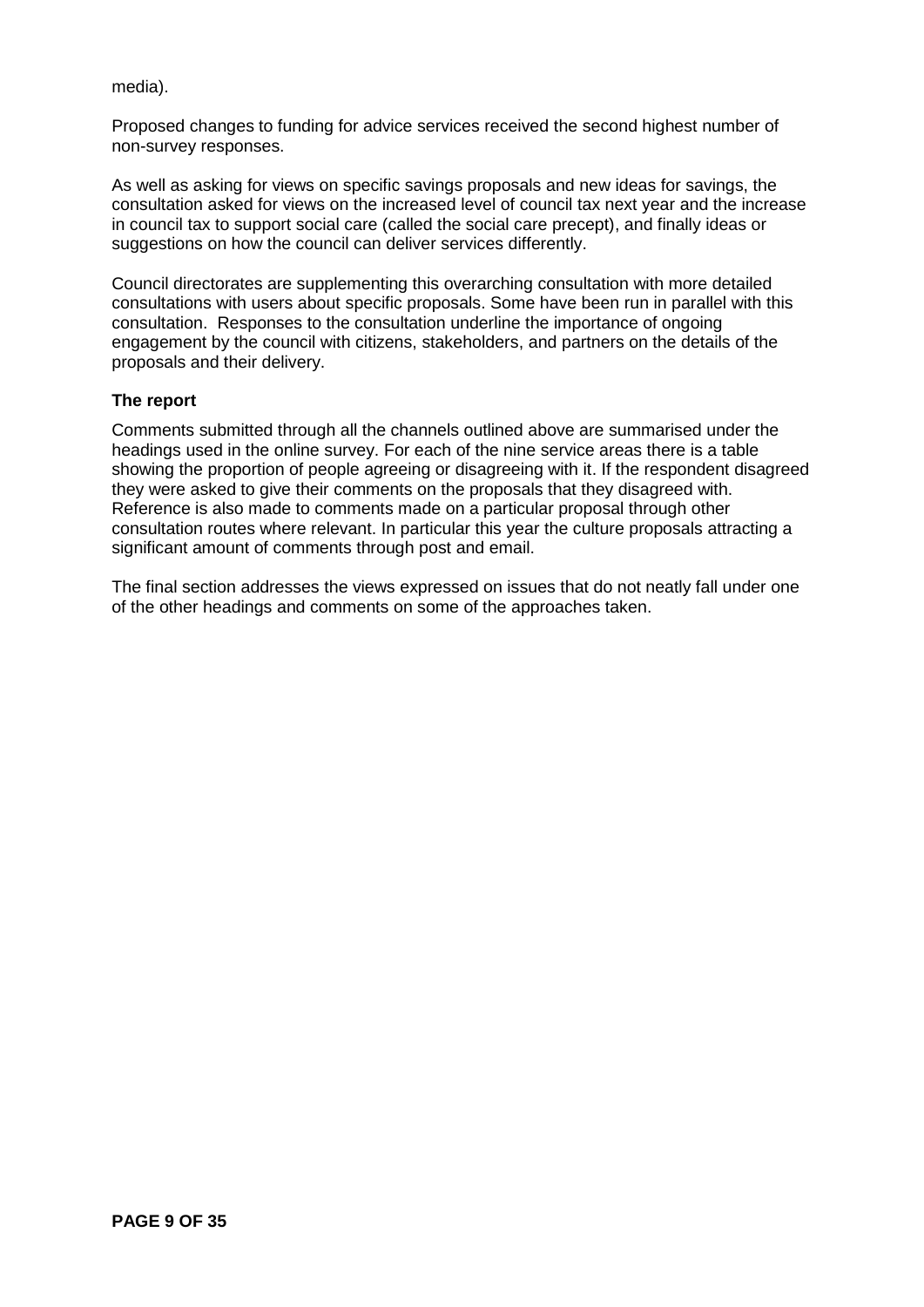### <span id="page-9-0"></span>**Place Directorate**

The proposals relate to the following services:

- Regulation & Enforcement Income Generation; Pest Control charging; Trading Standards Funding; BID; Hall of Memory; Waste Enforcement Unit; IMLT and RIT
- **Adult Education Corporate Training; TEFL**
- School Crossing Patrols Policy extension & capital measures
- **EXEC** Legal Entitlement and Advice Service Cease budget
- **EXECOMMUNITY Development & Play Community Centres**
- **Bereavement Services Charges Rights of Burial; Vaulted Graves; Burial** Papers; Cremation Fee; Crematoria Charges
- Culture and Visitor Economy Grant reduction
- **EXECT:** Leisure Client The Active Wellbeing Society grant reduction
- Waste Management Defined Business Unit; Garden /Bulky Waste charge
- Housing Social Letting Agency/Incentives; New Operational Model; Integrate funding streams; Shelforce; Management review
- Parks Fees and charges review

| <b>Method</b>      | <b>Strongly</b><br>Agree |    | Agree |     | <b>Neither</b><br>Agree nor<br><b>Disagree</b> |     | <b>Disagree</b> |     | <b>Strongly</b><br><b>Disagree</b> |     | Don't<br><b>Know</b> |     |
|--------------------|--------------------------|----|-------|-----|------------------------------------------------|-----|-----------------|-----|------------------------------------|-----|----------------------|-----|
| <b>Online only</b> | 42                       | 5% | 194   | 23% |                                                | 30% | 125             | 15% | 147                                | 17% | 84                   | 10% |

### **Key findings**

There is a mixed response to the Place proposals - 28% of respondents agree compared to 32% who disagree, and a further 40% neither agree nor disagree or don't know. 231 respondents commented on this section. Those who disagree have serious concerns over how the proposals would negatively impact Birmingham, particularly in terms of health and wellbeing, the physical environment, children and young people, and other vulnerable groups.

The proposals that received the most comments are:

#### **Culture and visitor economy**

54 respondents disagree with the reduction in arts grants, citing the importance of arts and culture to the city. They believe that this would have a negative impact on Birmingham for a variety of reasons, including the economy, the city's reputation, and on children and young people.

Separate to the online consultation there was a surge of opinion about reductions to cultural funding, especially the CBSO, including responses by a postcard campaign. (Post: 761 and Email: 84 – in addition to an online petition generating 4,901 signatures

#### **Parks charges**

43 respondents are concerned about the proposals for car park charges and other park fees. Many worry that this will lead to fewer people coming to parks, decreasing physical activity and impacting on health and wellbeing. There are also concerns on increased charges for community groups, with the negative impact rippling into the wider community.

#### **Regulation & enforcement**

43 people responded to this, including 28 being against charging for pest control and 12 commenting on the reduction of the waste enforcement unit. Respondents are concerned about the negative impact this will have on the physical environment in terms of infestations and fly tipping. Some respondents worry that the pest control charges will discriminate against those on low incomes, causing more potential issues for vulnerable people.

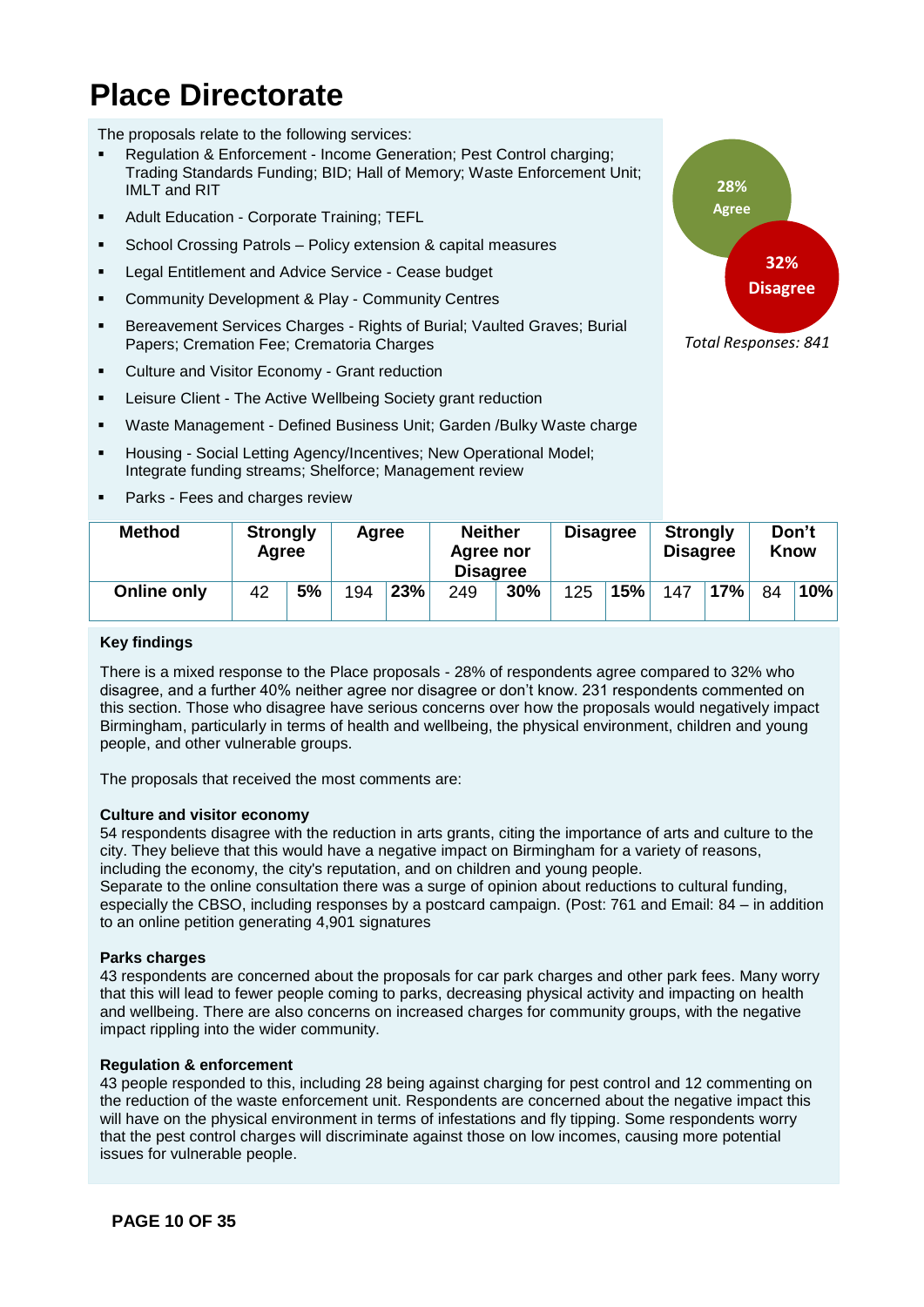#### **Waste Management**

40 respondents are against increasing charges for garden or bulky waste. Some are worried about the environmental impact, particularly increased fly tipping. Others object because they do not want to pay more for a service they already view as unpredictable and of poor quality.

#### **School Crossing Patrols**

34 comments expressing deep concerns over children's safety without crossing patrols (17% comments on this theme);

### **Legal Entitlement and Advice Service**

26 comments of this proposal expressing the view that this disproportionately impacts vulnerable people and those on low incomes.

#### **Library Book fund**

19 comments on this proposal

#### **Bereavement**

16 comments on the bereavement services proposals

#### **Housing**

9 comments on the housing proposals

#### **The following comments are typical of many points raised:**

*"A one-third reduction in funding to arts and community organisations would have a major impact on these sectors, given the sustained cuts over the past few years. […] it could have a wider impact on Birmingham, as flagship organisations such as the CBSO attract visitors to Birmingham and raise the overall profile of the city…."* 

*"The Car Parking charges in Cannon Hill park are having a damaging affect on visitor numbers […] This is depriving those in the local community with the lowest means from having the health benefits of our park and a gateway arts centre that has the ability to inspire and enrich our lives."*

*"Charging for Rat catching without means testing will stop the low paid in the poorest areas dealing with the problem which will then inevitably grow. This is a basic health service and should be maintained."*

*"Waste collection is already expensive and it isn't collected when booked in the first place. This will lead to more flytipping."*

*"Disagree with culture - cuts to grants and funding, increased cost of parking, cuts to Active Leisure, impact on lower income families- means culture only available to those who can afford it?"*

*"Ending the Legal Entitlement & Advice service budget for CAB will have a devastating effect on the most vulnerable people who are not able to access such information on-line. This is an austere policy made by people who have never worked with the most vulnerable."*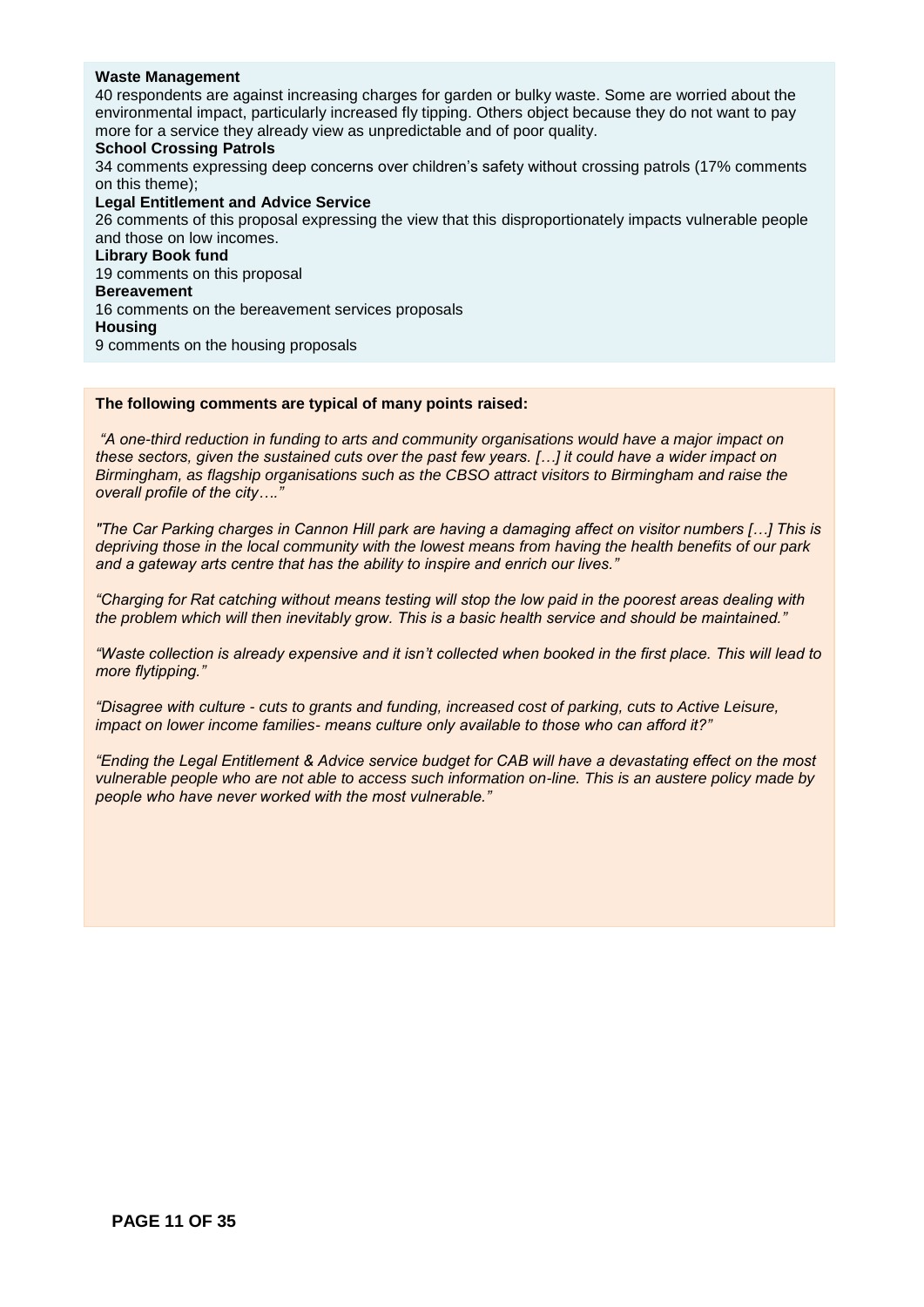### <span id="page-11-0"></span>**Economy Directorate**

- **Planning & Development:** end financial support to the WMGC to supporting companies considering relocating to Birmingham.
- Withdraw funding for the Tourist Information Centre
- **Property Services:** make more efficient use of the Council's property assets.
- **Employment Service:** create a single Education and Skills service bringing together education, employment and skills services currently held across 3 Directorates.
- **Transport:** generate efficiencies through synergies in teams.
- **Highways**: reduce energy use on our streetlights by dimming and shortening the time street lights are active (trimming).
- Addressing our statutory duties associated with Civil Parking Enforcement (CPE) and the setting of parking tariffs and charges.

| <b>Method</b>      | <b>Strongly</b><br>Aaree |    |     | Agree |  | <b>Neither</b><br>Agree nor<br><b>Disagree</b> |  | <b>Disagree</b> | <b>Strongly</b><br><b>Disagree</b> |     | Don't<br><b>Know</b> |    |
|--------------------|--------------------------|----|-----|-------|--|------------------------------------------------|--|-----------------|------------------------------------|-----|----------------------|----|
| <b>Online only</b> | 55                       | 7% | 261 | 31%   |  | 32%<br>268                                     |  | 13%             | 82                                 | 10% | 68                   | 8% |

### **Key findings**

38% of respondents agree to the proposals compared to 22% who disagree.

148 respondents provided comments. 30% of all comments were related to concerns around dimming and trimming street lightning and 28% were related to the closure of the Tourist Information Centre.

Respondents are concerned that dimming and trimming street lighting will increase crime and anti-social behaviour. Respondents feel during the night there is a less safe environment; therefore reducing the lighting will raise even more concerns. There are also concerns around increasing amounts of theft, drug use and prostitution, with crime already being an issue in the city. There is a general sense of feeling that public safety of local residents has not been taken into consideration.

Overall respondents are disagreeing to the tourist information service being cut. They feel it is vital for the city, and is important for the future of the city in particular with Birmingham hosting the Commonwealth Games.

Cutting the tourists information service will have a detrimental impact on the city including losing tourists and the associated revenue, damaging the local economy more than the savings made by the council. Respondents feel that tourist depend on information centres to find out about what is available across the city. Many have concerns Birmingham is expected to be the second city, therefore not having a tourist information centre is not right.

### **The following comments are typical of many points raised:**

*"I am extremely concerned about the dimming of street lighting during the night. We already have extremely high levels of crime & making it darker will give a strong advantage to the undesirables & criminals & as a result crime will soar even more than".*

*"It is appalling that the council has come to a stage where they are reducing street lighting. What a about the SAFETY of local residents does this not matter! The crime that will be caused by doing this will cost local government much more than you will save".*

*"Getting rid of the tourist information centre in the lead-in to the Commonwealth Games is a mistake. Direct face-to-face contact with visitors is important to tourism development - particularly in encouraging return visits".* 

**PAGE 12 OF 35** *"Lack of face to face tourist information services fall well below what is expected of our claim to be the second city".*



*Total Responses: 840*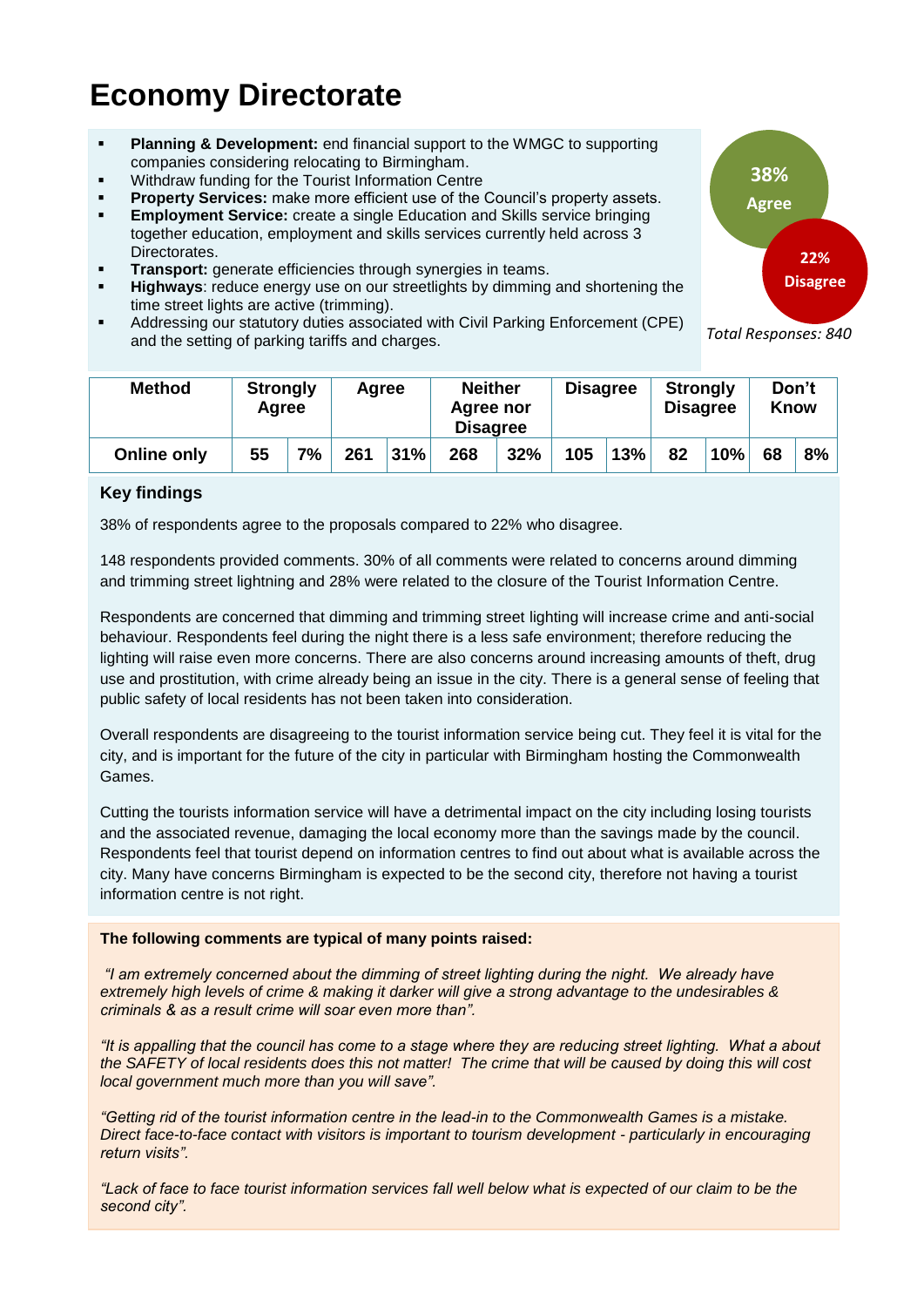### <span id="page-12-0"></span>**Cross-Cutting**

- **Customer Services:** Creating a corporate contact centre.
- **Business Improvement:** Fully consolidate support services resulting in the identification of 876 full-time equivalent posts being in scope to transfer into a centralised function.
- **Corporate:** A freeze on non-essential expenditure across all directorates and types of expenditure in October 2018 until further notice.
- **Commercialisation:** Support the ongoing sustainability of a range of services, reviewing fees and charges.
- **Transport:** It is proposed to manage the council's transport function from a central team.
- **Procurement:** Make target savings through re-tendering of the current Constructing West Midlands Frameworks, negotiated reduction in certain Management fees, contract extensions or in flight tenders, reduction in the inspection frequency of lifts within corporate buildings.
- **Property Services:** This proposal seeks the effective utilisation of the City Council's operational property assets through the creation of a portfolio of fit for purpose public sector hubs and rationalise unsuitable, under-utilised and expensive to operate

| <b>Method</b>      | <b>Strongly</b><br>Agree |     | Agree |     | <b>Neither</b><br>Agree nor<br><b>Disagree</b> |     | <b>Disagree</b> |     | <b>Strongly</b><br><b>Disagree</b> |    | Don't<br><b>Know</b> |    |
|--------------------|--------------------------|-----|-------|-----|------------------------------------------------|-----|-----------------|-----|------------------------------------|----|----------------------|----|
| <b>Online only</b> | 89                       | 10% | 275   | 32% |                                                | 31% | 94              | 11% | 72                                 | 8% | 53                   | 6% |

### **Key findings**

More than twice the percentage of people agree to the proposals (42%) than disagree (20%).

131 provided comments in this section, however only **34** comments were about the proposals in this section. Of these **10 (29%)** were about Business Improvement, the majority of these were concerned that consolidation will mean a reduction in quality of service.

The remaining **97** comments were regarding issues not related to these specific proposals. This could be because this was the first opportunity in the survey for people to enter comments and potential confusion between 'Cross Cutting' and 'Cost Cutting'. The majority of these were general comments opposing cuts to BCC services and a small number concerning specific proposals that could be commented on later in the consultation.

#### **The following comments are typical of many points raised:**

*"I agree with consolidation but disagree about the proposal to rationalise unsuitable, under-utilised and expensive to operate buildings as I fear that it will be used as an excuse for closing day centres for vulnerable people such as disabled adults or children with special needs."*

*"I believe that it will be wrong to move the ACAP services as it is an easily accessible team and is necessary to help adults in the city they are experts in ensuring that people are directed in the right places."*

*"There are really substantial savings to be achieved through better use of resources, performance management of contracts and asset management."*

*"There is still a lot of unnecessary expenditure such as using and paying for non council run meeting venues, use of paper to print out minutes…."*

*"There are really substantial savings to be achieved through better use of resources, performance management of contracts and asset management."*

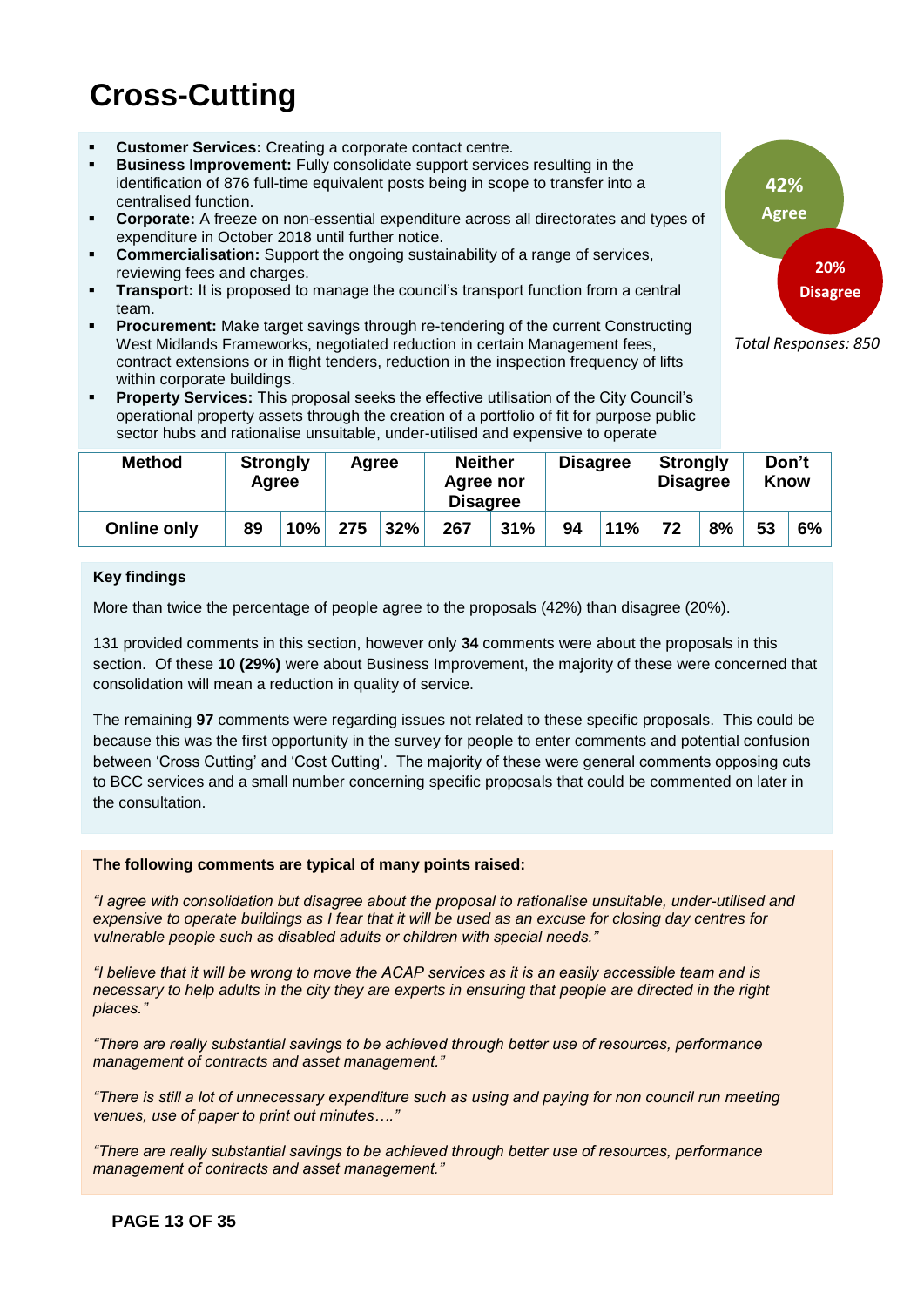### <span id="page-13-0"></span>**Children and Young People Directorate**

The proposals relate to the following services:

- **Education infrastructure** PFI contract
- **Education safeguarding** increase in subscription fee for schools
- **School and governor support** increase in school subscription fee
- **Cross-directorate** relocation
- **Children's Trust** contract reduction
- **CYP management review**
- **Travel Assist**



 *Total Responses: 836*

| <b>Method</b>      | <b>Strongly</b><br>Aaree |    | Agree |     | <b>Neither Agree</b><br>nor Disagree |     | <b>Disagree</b> |     | <b>Strongly</b><br><b>Disagree</b> |    | Don't<br><b>Know</b> |    |
|--------------------|--------------------------|----|-------|-----|--------------------------------------|-----|-----------------|-----|------------------------------------|----|----------------------|----|
| <b>Online only</b> | 43                       | 5% | 260   | 31% | 272                                  | 33% | 110             | 13% | 74                                 | 9% |                      | 9% |

### **Key findings**

The responses show there is generally more support for the set of proposals relating to the Children and Young People theme. In total, 36% of respondents actively agree compared to 22% who actively disagree.

133 respondents provided comments. The main reasons they disagree are:

- The risks/impact the proposals could have on CYP and families (28, 21%), with some stating that the council should ensure that any proposals implemented not impact negatively on CYP (4, 3%).
- Other risks/impact (22, 17%) the proposals could have such as, negative impact on: staff, quality of services, safeguarding of CYP and general outcomes for residents.
- The services mentioned in the proposals are considered to be vital by some respondents (8, 6%), with some explicitly stating that they disagree with the proposed savings or that the proposed savings shouldn't go ahead (33, 25%).
- The perception that CYP are not considered to be made a priority by the council (5, 4%), with some stating that there has been a lack of funding or funding for CYP services should be increased and not reduced (33, 25%).

The key messages from comments regarding each of the proposals include:

- **School subscriptions - safeguarding training events and school and governor support and advice (34, 26%):** Many respondents were concerned that school budgets are already stretched and that there is a risk that schools will no longer subscribe in the future if fees are increased. Some were also concerns that this could impact education standards, safeguarding of children and the schools' relationship with the council.
- **Travel Assist offer (21. 16%):** Generally, respondents felt that this service needs protecting and that the impact of the proposed changes will affect the most vulnerable residents and those already facing great difficulty.
- **Children's Trust contract (12, 9%):** The majority of comments suggest a concern about the impact the reduced funding will have on, what many believe to be, an already stretched service (e.g. safeguarding of CYP, quality of service, increased pressure on staff and increased staff turnover). One respondent, however, explicitly stated that they agreed with the proposal.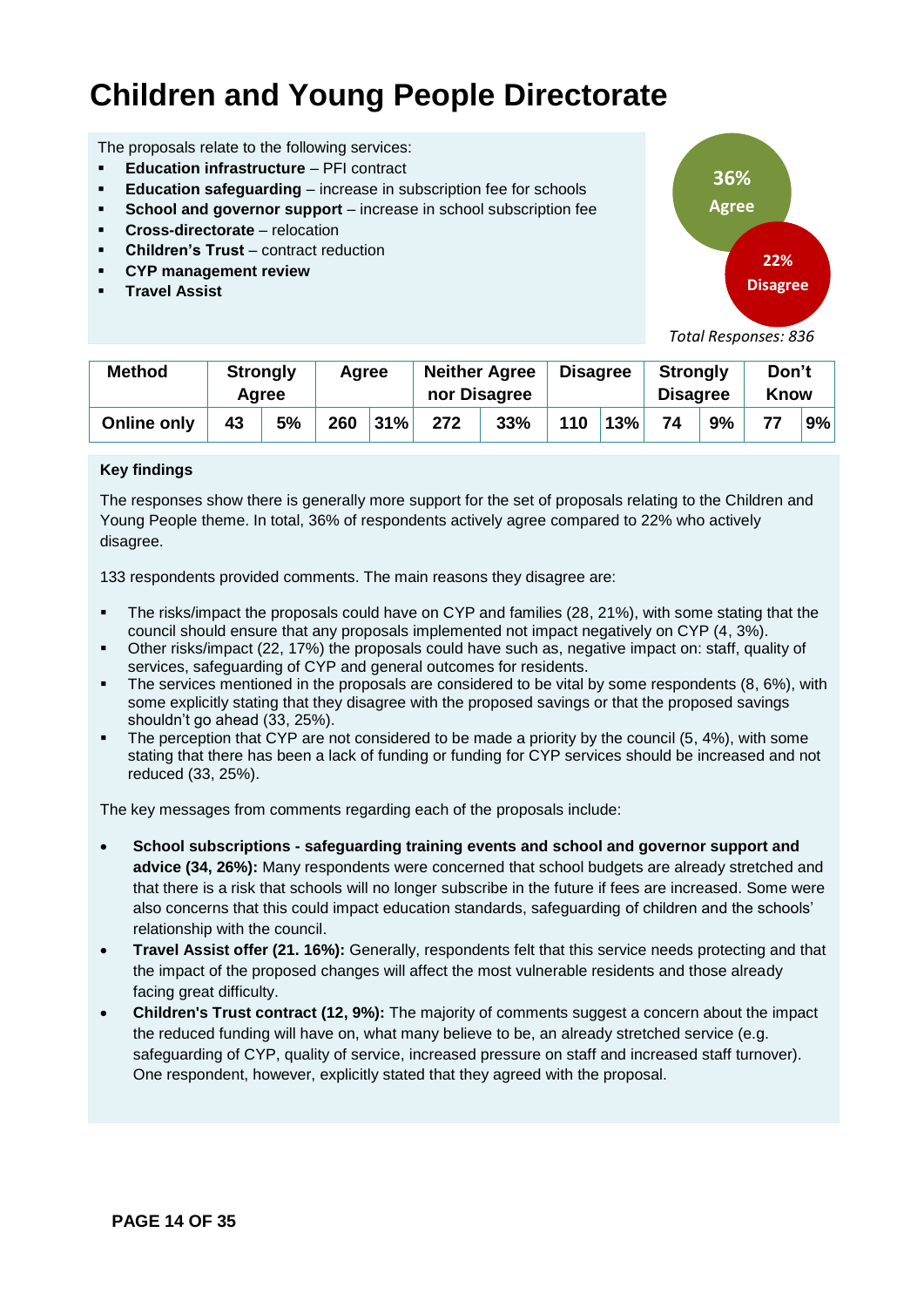### **Key findings (continued)**

- **Access to Education and SENDIASS service building relocation (7, 5%):** Three respondents stated that this proposal is a good idea or is workable, while four respondents highlighted risks to be considered (e.g. professionals being less accessible to service users, impact on quality of service).
- **CYP management review (6, 5%):** There was a mixed response to this proposal. Two respondents agree with or find the proposal acceptable. Two respondents were concerned that the management restructure could have a negative impact (e.g. potential loss of experience and expertise and decline in efficiency and credibility of the service). Another respondent questioned how the restructure would improve outcomes. One respondent stated that the council should ensure the focus is on management as opposed to lower grade staff.
- **PFI contracts (5, 4%):** There was a mixed response to this proposal. Three respondents agreed that it was a good idea to review the PFI contracts, while two respondents believed that they do not work, with one of these suggesting that it be cancelled and brought in house.

#### **The following comments are typical of many points raised:**

*"[Some] proposals look reasonable under the terrible budget shortfalls."*

*"There should be no cuts in children's services or education. Cuts here will only create tomorrow's problems."*

*"We have a duty to offer children and young people all the support, facilities, services and life skills they require to ensure they can reach their full potential I life. I strongly disagree to any cuts to services offered to children and young people"*

*"There isn't enough money currently to provide a decent service. Taking more money will result in further hardship & less efficient service."*

*"It puts undue pressure on families who are already finding day to day life difficult. Reductions will have harmful unintended consequences on families."*

*"Increasing subscriptions for schools in a period where school budgets are already inadequate to meet need seems unfair and school will simply not subscribe."*

*"I don't think money should be shaved from Travel Assist which provides a vital service. Improvements need to be made, and funds spent wisely, but funding should not be taken away from families that depend on it to get their children to school."*

*"People on low incomes rely on these localised services and having less support and fewer centres will impact greater on vulnerable members of society."*

*"Difficult to see how reducing costs of the Children's Trust could not result in poorer quality services and outcome."*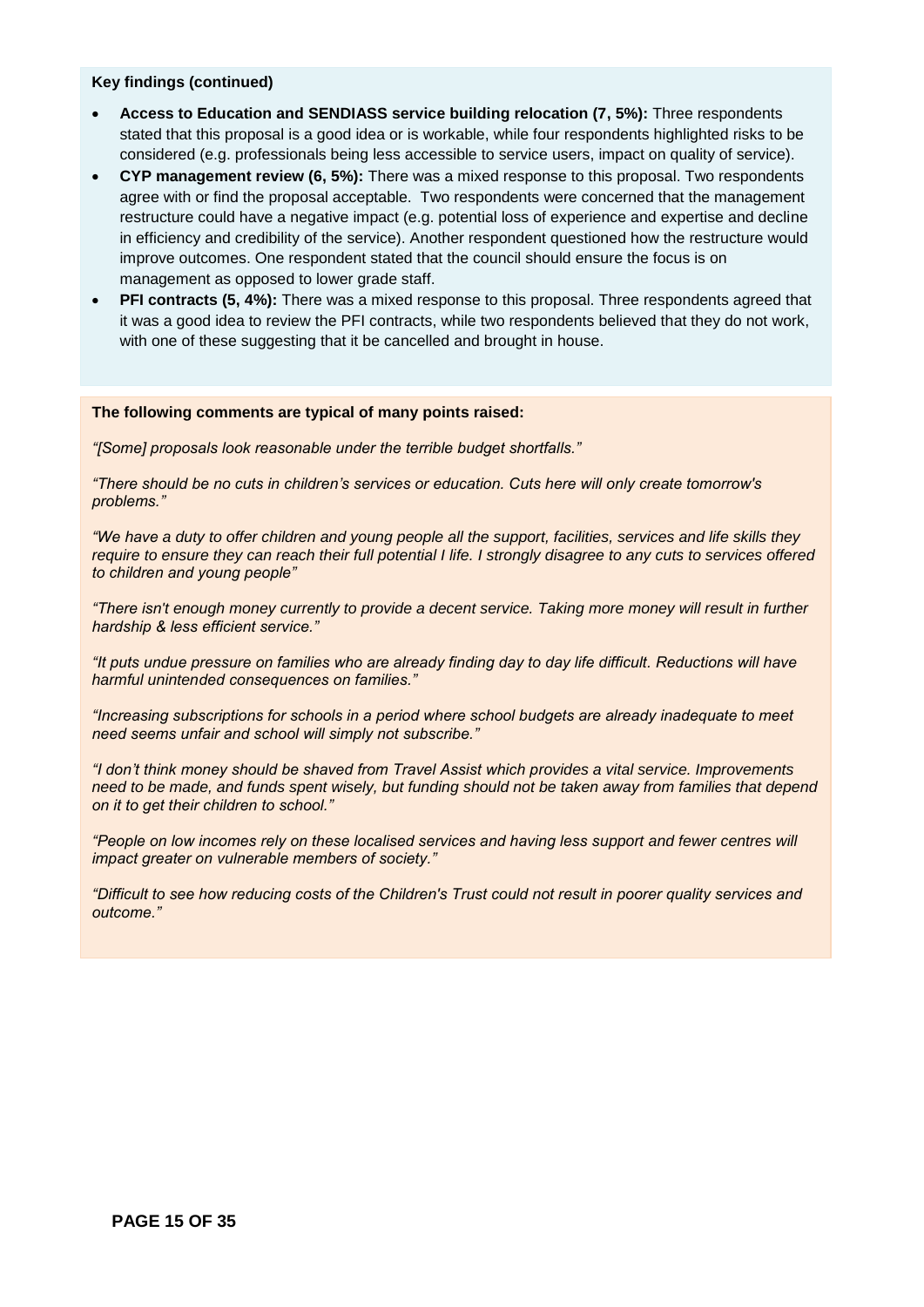### <span id="page-15-0"></span>**Adult Social Care and Health**

The proposals relate to helping people remain independent in their own home / communities:

- **Directorate:** Making use of capital resources to pay for larger items of equipment and refining the current system for Financial Assessments to create a fairer system of charging for those who access non-residential care.
- **Specialist Care Services:** Making use of capital resources to pay for larger equipment items
- **Public Health:** Aligning Bharosa service to key public health outcomes and delivers against the Domestic Violence Strategy. Decommission the existing HIV/TB service and work with NHS England and other providers to develop more general care arrangements for service users.



 *Total Responses: 840*

| <b>Method</b>      | <b>Strongly</b><br>Agree |    | Agree |     | <b>Neither</b><br>Agree nor<br><b>Disagree</b> |     | <b>Disagree</b> |     | <b>Strongly</b><br><b>Disagree</b> |     | Don't<br><b>Know</b> |     |
|--------------------|--------------------------|----|-------|-----|------------------------------------------------|-----|-----------------|-----|------------------------------------|-----|----------------------|-----|
| <b>Online only</b> | 42                       | 5% | 194   | 23% |                                                | 30% | 125             | 15% | 147                                | 17% | 84                   | 10% |

### **Key Findings**

More than twice the percentage of respondents agree (38%) rather than disagree (18%) to the Adult Social Care theme set of proposals.

105 respondents provided comments. Just under a quarter 24 comments (22.9%) of all comments referred to cutting costs and services, 24 comments were received on decommissioning the HIV/TB service and commented about the negative impact on the most vulnerable people in society. The main reasons they disagree are:

The cuts will highly impact on vulnerable people including older people, disabled people and families. This will cause isolation and higher hospital admissions. It was felt that Adult social care and health is an important service and will highly impact on the lives of disabled people and carers. Making cuts to services will be detrimental to their health and wellbeing. Concerns were raised about vulnerable people not having a say and that they are not listened too.

There was a strong sense of feeling that the HIV/TB service should not be removed as specialist support workers have been trained to support and understand the needs of people with HIV/TB. It was felt that removing this specialist service could prevent people from access to main stream services and is essential to the health and wellbeing of these patients.

### **The following comments are typical of many points raised:**

*"Cutting services that protect the old isolated and vulnerable will lead to higher hospital admissions".*

*"Cuts to this directorate will adversely affect the most vulnerable members of society".*

*"Specialist support workers understand the nature of HIV and stigma associated that can stop people accessing mainstream services".* 

*"I strongly disagree with the decommissioning of HIV/TB services; these services are vital to those living with HIV in our community and those in at risk groups. By decommissioning these specialised services these communities are put at risk and the essential care they receive is threatened".*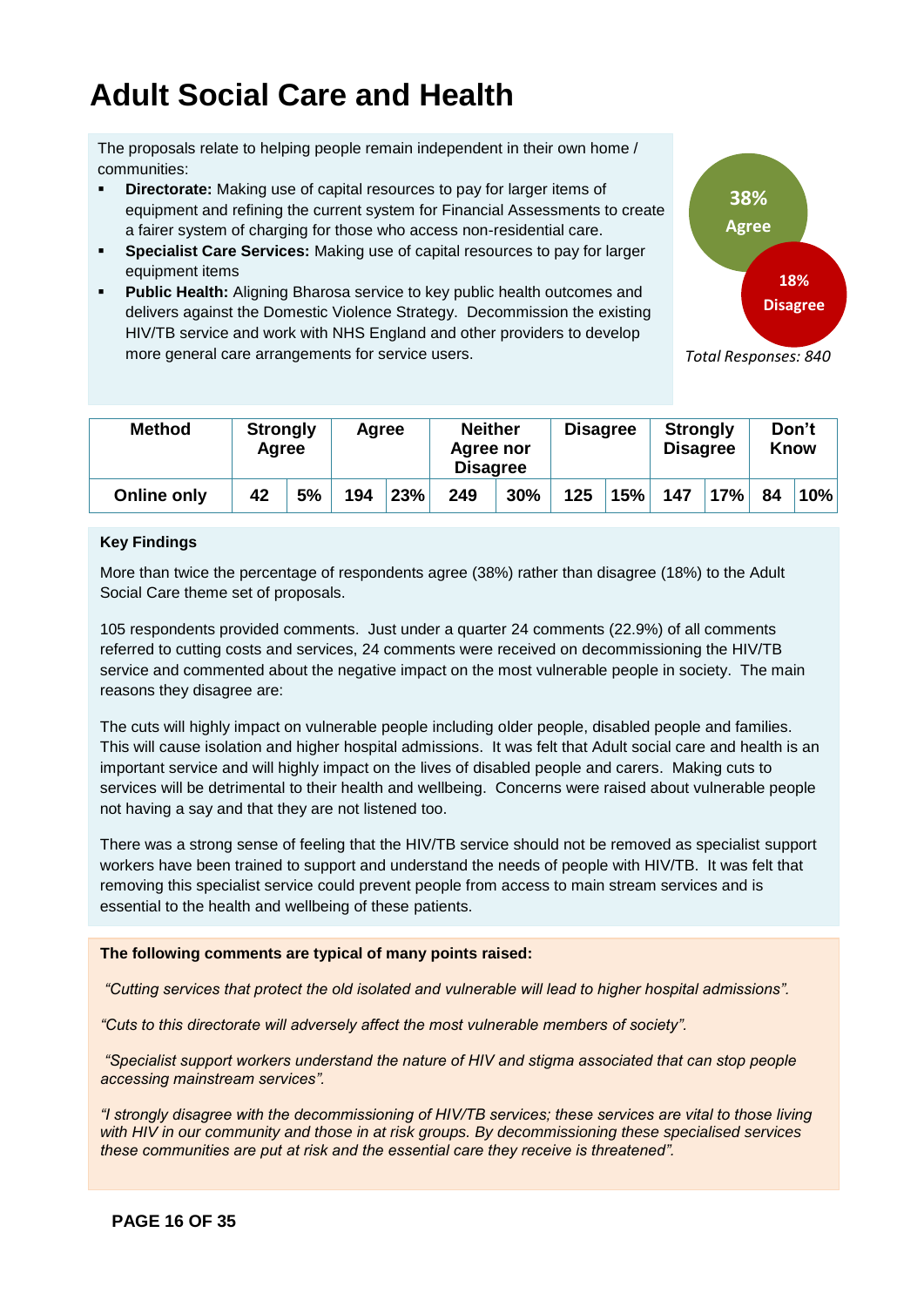### <span id="page-16-0"></span>**Strategic Services Directorate**

The proposals relate to helping people remain independent in their own home / communities:

- **Customer Services:** Translation services, Online account BRUM, renewal of Garden Waste collections online, reducing number of support roles.
- **Communications:** Reduce marketing budget by £150k to £100K with service requirements paid for by the service area.
- **Revenues and Benefits:** Reducing the Local Welfare Provision for 'White Goods' and furniture.

**44% Agree 18% Disagree**

 *Total Responses: 846*

| <b>Method</b>      | <b>Strongly</b><br>Aaree |     |     | Agree |     | <b>Neither Agree</b><br>nor Disagree |    | <b>Disagree</b> | <b>Strongly</b><br><b>Disagree</b> |    | Don't<br><b>Know</b> |    |
|--------------------|--------------------------|-----|-----|-------|-----|--------------------------------------|----|-----------------|------------------------------------|----|----------------------|----|
| <b>Online only</b> | 93                       | 11% | 282 | 33%   | 235 | 28%                                  | 99 | 12%             | 57                                 | 7% | 80                   | 9% |

### **Key Findings**

More than twice the percentage of people agree to the proposals (44%) than disagree (18%).

110 respondents provided comments. A quarter of all responses received (29, 25%) were related to an online account. 20% were about the impact an online account would have on vulnerable people and 17% were about the impact the cuts would have on vulnerable people. There were also concerns about language barriers and removal of the translation service.

Respondents feel that current online reporting is poor and fails to work. Some people especially older vulnerable people, those with learning difficulties and people may struggle to access online accounts and some people may not have computers or access to online accounts. Respondents also felt that online accounts would be restricted for those with language barriers. Closure of libraries and reduces hours of some libraries will also prevent some people from gaining access to online accounts.

Another issue raised was the response turnaround after reporting online. **The wait for some respondents has been up to three weeks.** Most respondents prefer contact by telephone.

There was a strong disagreement around stopping the translation service. People struggle to understand what is being asked over the phone, online services will make this even harder. Interpretation should not stop and should be a service people are entitled to. Birmingham is becoming more and more diverse and therefore the language barriers need to be taken into consideration.

### **The following comments are typical of many points raised:**

*"Given the councils history with failed online accounts and single customer records, you should probably have the thing in place and working before putting staff savings against it".*

*"The website for reporting repairs is poor and to have to other things by the website inspires no confidence".*

*"The 'online only' approach to customer service will mean that people without easy access to the internet, such as homeless, vulnerably housed or elderly people will be disadvantaged, especially as you continue to close libraries".*

*"It is really hard for a person to understand clearly (even if their own language) when talking on the phone".*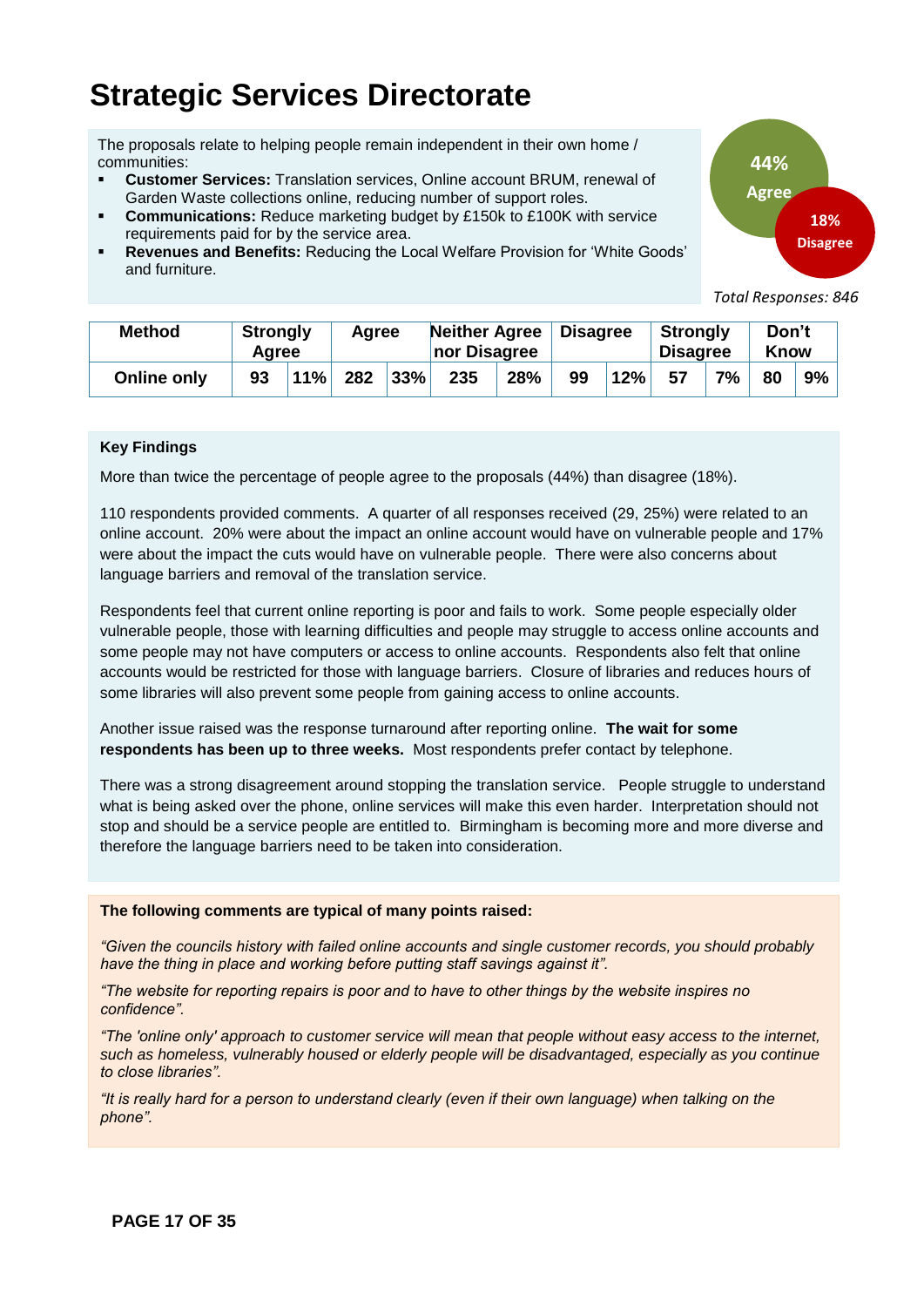### <span id="page-17-0"></span>**HR Directorate**

The proposals relate to the following services:

- **HR** changes to DBS checks
- **HR -–** funding for support staff groups
- **HR –** collaborate with other LAs to provide statutory training
- **HR –** procurement of one provider for all apprenticeships
- **HR –** reduction in managers
- **HR –** replacement of IT system



 *Total Responses: 842*

| <b>Method</b>      | <b>Strongly</b><br>Agree |     | Agree |     | <b>Neither</b><br>Agree nor<br><b>Disagree</b> |     | <b>Disagree</b> |    | <b>Strongly</b><br><b>Disagree</b> |    | Don't<br><b>Know</b> |    |
|--------------------|--------------------------|-----|-------|-----|------------------------------------------------|-----|-----------------|----|------------------------------------|----|----------------------|----|
| <b>Online only</b> | 115                      | 14% | 334   | 40% |                                                | 26% | 57              | 7% | 44                                 | 5% | 74                   | 9% |

### **Key findings**

The responses show there is general support for the HR proposals. In total 54% of respondents actively agree compared to 12% who actively disagree.

Of the 66 comments received the most popular topics are the changes to the DBS check process (14, 21%), apprenticeships (9, 14%) and the replacement of the HR IT system (6, 9%).

**DBS checks:** Comments are largely concerned about the risk involved in the self declaration aspect of the proposal. Many believe it was risky to put the responsibility of declaring convictions on staff, with some believing that this would be a safety issue that could put vulnerable adults and children at risk. One respondent states that that the expected saving were not worth the risk.

**One provider for apprenticeships:** All of the comments received about having one provider for apprenticeships are negative. Key messages are that single providers would impact smaller providers and local providers, who some believe would be able to provide better support to apprentices. One respondent suggests this should be brought in house. Another respondent believes that seeking one provider would also weaken the council's negotiating position.

**HR IT system:** Key concerns and questions include: whether it is the best use of budget, that the council may not understand the costs fully, suggesting costs were being underestimated, and, that the council relies too much on IT solutions and these may not deliver the savings expected.

One respondent agrees that the system should be replaced. Another stated that the council has made mistakes in the past when implementing new IT solutions and urges it to learn from these mistakes.

#### **The following comments are typical of many points raised:**

*"The small saving on staffing achieved by eliminating those responsible for criminal checks on employees does not justify the serious increase in risk to users, by total reliance on voluntary self assessments. Those with criminal convictions are unlikely to volunteer such sensitive information."*

*"Whilst I understand the need to reduce the number of apprenticeship training providers I feel the priority should be to procure local providers rather than a huge national company."*

*"BCC relies too heavily on poor and inefficient IT. Apply IT only where it makes common sense. Savings through investment in IT rarely deliver."*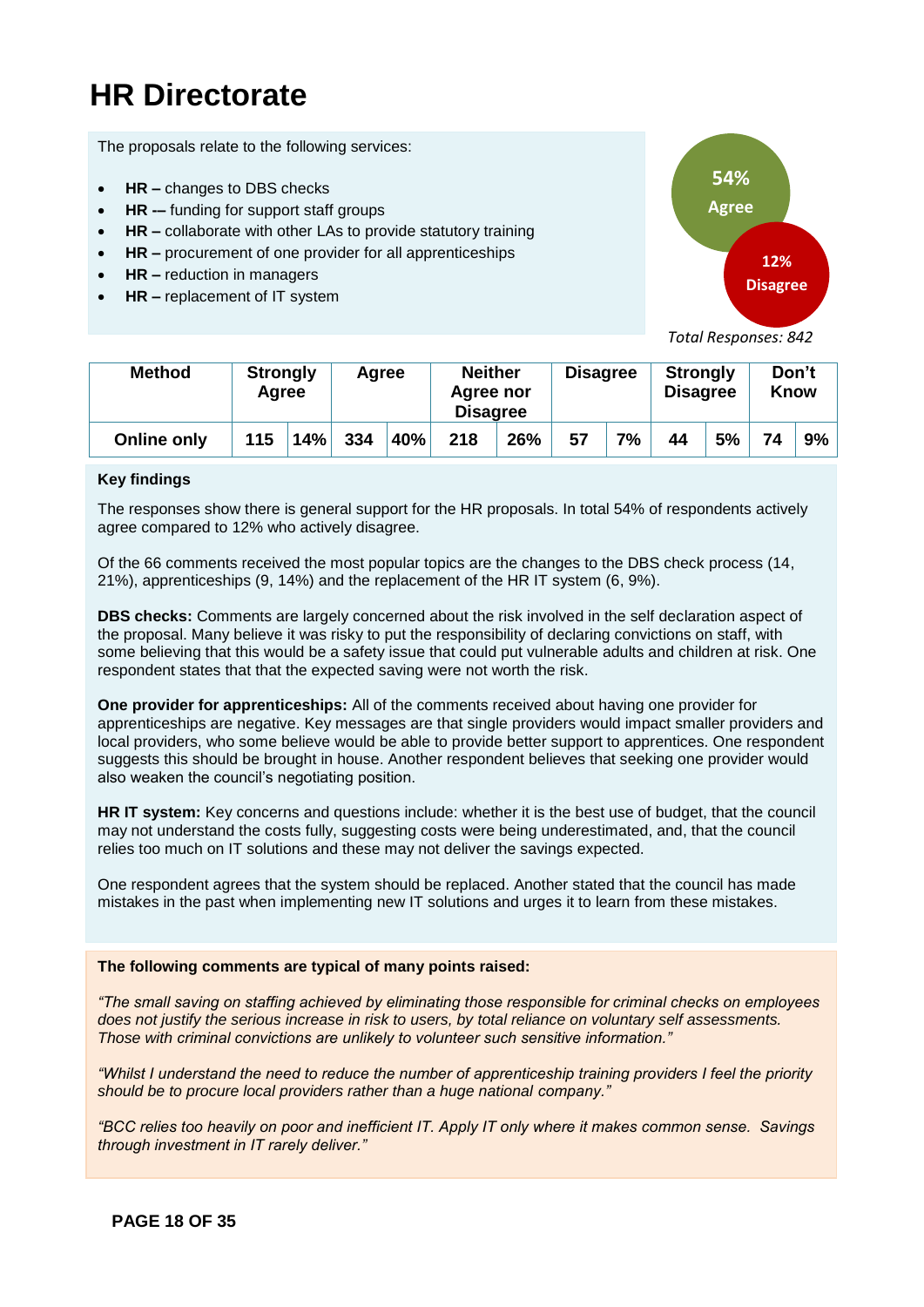### <span id="page-18-0"></span>**Finance and Governance Directorate**

The proposals relate to the following services:

- **Finance and Accounts Payable** new IT system
- **Legal** reduce the total amount of money spent by Birmingham City Council on barristers fees and external law firms
- **Legal**  management review



| <b>Method</b>      | <b>Strongly</b><br>Agree |     | Agree |     | <b>Neither</b><br>Agree nor<br><b>Disagree</b> |            | <b>Disagree</b> |    | <b>Strongly</b><br><b>Disagree</b> |    | Don't<br><b>Know</b> |    |
|--------------------|--------------------------|-----|-------|-----|------------------------------------------------|------------|-----------------|----|------------------------------------|----|----------------------|----|
| <b>Online only</b> | 90                       | 11% | 326   | 39% |                                                | 28%<br>235 |                 | 8% | 47                                 | 6% | 79                   | 9% |

### **Key Findings**

The responses show there is general support in favour of the proposals set out for the Finance and Governance directorate. In total, 50% of respondents actively agree compared to 13% who actively disagree.

In total, 79 comments were received in relation to these proposals.

**Finance and Accounts Payable IT system:** Of the 32 (41%) comments, the following key messages emerged:

- Comments were largely cautious and negative about procurement of a new system. Although, two comments stated that this is a sensible idea.
- Concerns include loss of experienced staff, failure of system to meet the council's needs, failure of the system to deliver cost savings, cost of system and maintenance.

**Legal and Governance external legal spend and management review:** From the 12 (15%) comments the received the following key points were highlighted:

- The quality of the legal advice is very important. One respondent stated, "you get what you pay for", suggesting that a smaller budget may result in a poorer quality of service.
- A reduction in service or poorer quality of advice may cause more problems and be more costly in the long term. Some respondents said that services such as Children's Services and the Homeless Service may face more legal challenges and a greater pressure as a result.

There were also few comments that suggested that the council wasted money. Some suggested this could be addressed by working in a more SMART way and by building staff rather than just cutting costs.

### **The following comments are typical of many points raised:**

*"It is beyond costly to lose experienced finance staff only to find a new IT system does not live up to expectation and revenue is lost because transactions fail."*

*"…you get what you pay for when it comes to lawyers. Failure to obtain the correct legal advice will lead to problems and claims later which will invariably cost more to sort out."*

*"…this Council waste money and needs to be streamlined."*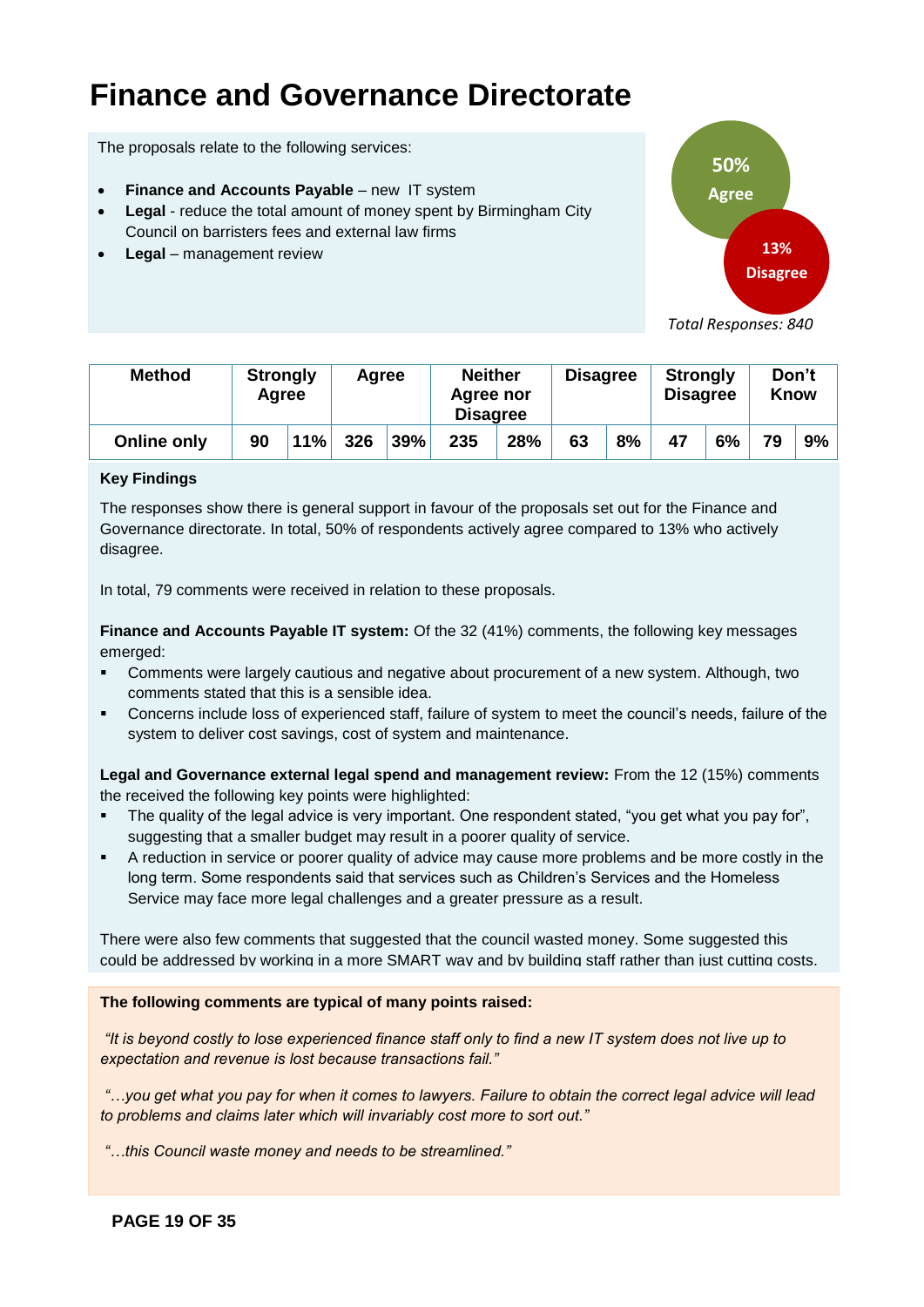### <span id="page-19-0"></span>**Chief Executive's and Assistant Chief Executive's Directorate**

The proposals relate to the following services:

- **Assistant Chief Executive** reducing the non-staffing budgets and generating income
- **Assistant Chief Executive** reviewing management structures



 *Total Responses: 849*

| <b>Method</b>      | <b>Strongly</b><br>Agree |     | Agree |     | <b>Neither</b><br>Agree nor<br><b>Disagree</b> |     | <b>Disagree</b> |    | <b>Strongly</b><br><b>Disagree</b> |    | Don't<br>Know |    |
|--------------------|--------------------------|-----|-------|-----|------------------------------------------------|-----|-----------------|----|------------------------------------|----|---------------|----|
| <b>Online only</b> | 109                      | 13% | 320   | 38% | 244                                            | 29% | 52              | 6% | 44                                 | 5% | 80            | 9% |

### **Key Findings**

The responses show there is general support in favour of the proposals relating to Chief Executive and Assistant Chief Executive Directorate. In total, 51% of respondents actively agree compared to 11% who actively disagree.

58 comments were received in relation to these proposals.

**Reviewing management structures:** There are 16 (28%) comments relating to reviewing management structures. Nearly all these comments speak negatively about senior roles. This includes:

- There are too many high paid roles.
- The number of senior roles should be reduced while lower grade roles, particularly frontline ones should be protected.
- The salary of the highest paid roles should be reduced to help meet savings targets.

However, two respondents spoke about the importance of having strong leadership to effectively manage the changes.

**Reducing the council's membership to external bodies:** All four (7%) respondents that commented on this disagreed with this proposal. Concerns include that the council will not be represented as well and opportunities to learn and grow will be lost.

There were 12 (21%) comments made highlighting potential impacts the proposals. These include: negative impact on key services, stress on the city's residents and communities, additional pressure and stress on staff.

### **The following comments are typical of many points raised:**

*"Focus on reducing the salary of the top staff and not the services offered by the supporting staff."*

*"I fear that learning, networking and improvement opportunities will be lost without the contact with other local government organisations"*

*"Public services…are being taken away from us… They are affecting everyone, the most vulnerable the most."*

**PAGE 20 OF 35**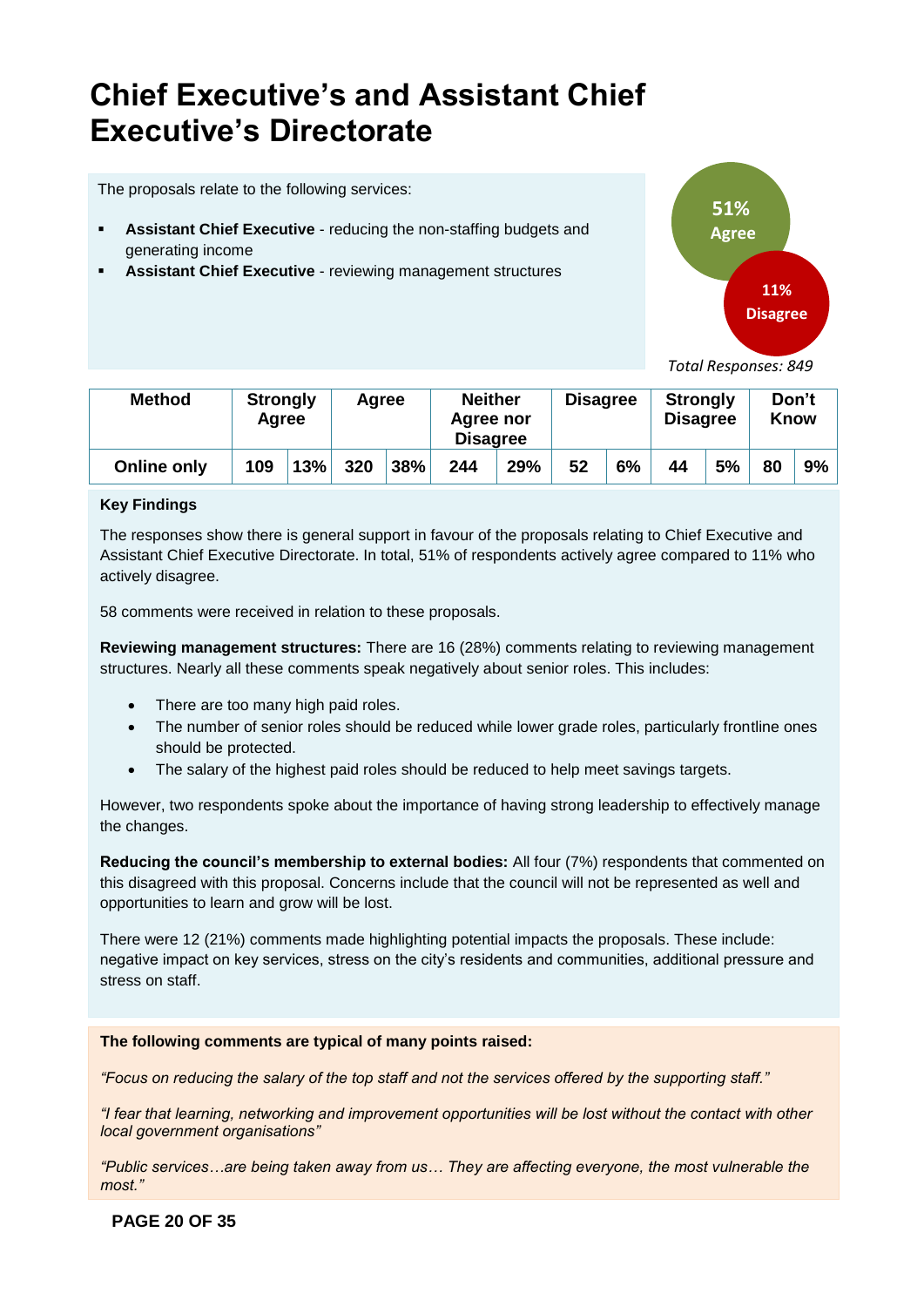### <span id="page-20-0"></span>**Council Tax and Social Care Precept**

**Two questions were asked in relation to council tax:**

- Firstly, if they agree to a **2.99%** CT (Council Tax) increase each year from 2019/20, and then 1.99% in later years.
- If they agree to a further 2% increase each year from 2019/20, i.e. **4.99%** in total, to support social care (Social Care Precept).



### **Key findings**

Respondents are **slightly against the 2.99% CT rise** but more are against the 2% Social Care increase. 418 respondents provided comments on the council tax rise and 412 on the Social Care precept (excluding those who only said 'as above/see above').

The main reason given for those disagreeing with the proposed rises are that it is **not affordable** for the respondent themselves or for others, especially those on low incomes, with concerns that this would potentially push them into poverty and negatively impact families and pensioners. Many cite that they already face increased costs to daily living. 4.99% is more than inflation – viewed as **far too steep a rise,**  particularly without an increase in income.

There is also **scepticism in the council's ability to use the money effectively** to improve services, often based on perceptions that the council have **poorly managed services and budgets** and that the council should provide better services before applying any rise. The poor quality of **waste collection**, and ongoing discontent over the bin strike, as well as the poor state of roads, are frequently cited as part of the council's incompetency, along with doubt over the council's ability to improve services using this increase in funds**.**  Also, many do not agree with paying more council tax when services are getting cut.

Other reasons given include:

- Council should look for more savings within the current budget;
- Those who don't use the Social Care service shouldn't have to pay for it;
- No value for money in terms of police, with increasing crime on the streets;
- Central government should provide more funding, particularly for social care;
- **Make council tax more means-tested, with some suggesting that the wealthier pay more.**

#### **The following comments are typical of many points raised:**

*"5% last year and further increases not in line with wage increases which are in real terms decreasing how are people supposed to be able to survive?"* 

*"…Stuck in the poverty gap. Elderly homeowners will be cutting food and heating to keep the roof over their heads. 3% is a large increase; subsequent 2% annual increases will see major (hidden) welfare problems with those who will be unable to cope."*

*"Services have deteriorated during the past months. City run schools are falling apart, social services are poor, domestic waste collection is awful and our roads are dangerous because of poor maintenance."*

*"I do not mind a rise to support social care - however, a rise of nearly 5% whilst also cutting services would likely lead to rioting in the streets (if we're able to walk through the uncollected rubbish)."*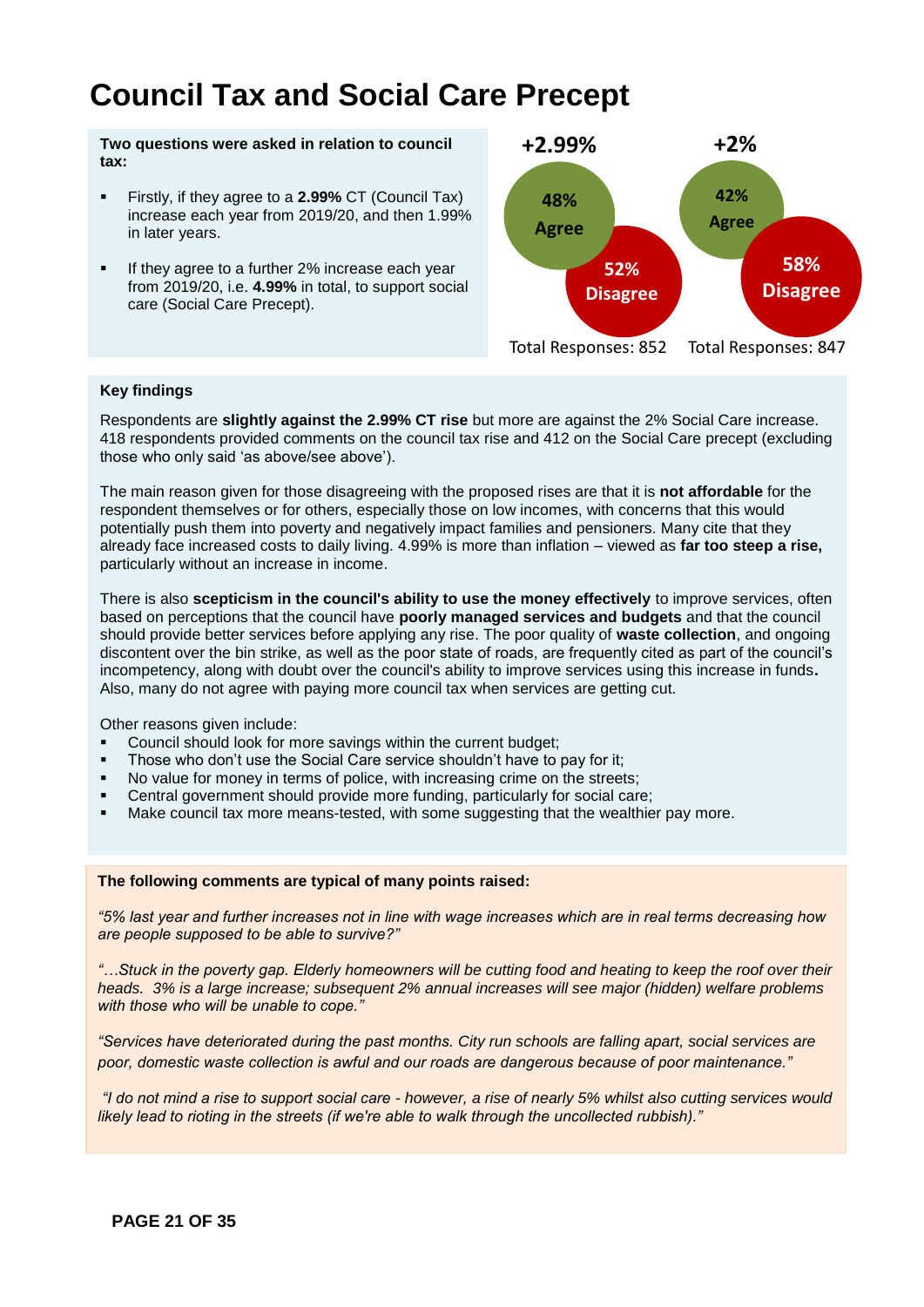## <span id="page-21-0"></span>**Comments and suggestions for delivering services differently**

In summarising open-ended questions, there is by necessity a degree of simplification and categorisation. This should be borne in mind when reading the analysis below.

The survey received a total of 655 wide-ranging and detailed comments and suggestions under the question. Respondents appeared to take this opportunity to air their complaints concerning the council. This is shown by the (8.4%) of comments that have been categorised as general comments as they were comments not directly linked to any of the themes in the consultation.

The remaining suggestions and comments on how the Council might improve services covered a wide range of topics. The suggestions covered **52** individually identified themes when giving their views including income generation, support for vulnerable people, collaboration, volunteering, major projects/events and the Commonwealth Games. The top 5five themes were:

- Council waste and inefficiency
- Contracts/Private sector /Consultants
- The refuse service
- Reduce salaries of executives and councillors
- Roads and Highways

**Perceived council waste and inefficiency** had the largest number of comments, with **14.7%** of respondents describing what they saw as council waste and poor performance. **9.0%** of respondents had suggestions around **Contracts/Private sector/Consultants** which included views both for "*Outsourcing more services*" and against "*less outsourcing, more in sourcing*". There were calls made to **reduce salaries of executives and councillors**, with **5.6%** of respondents suggesting salary and allowance reductions for senior managers/councillors: "*reduce salary differentials i.e. reduce number of 'high cost managerial' and focus on front line*".

**The refuse service** received **6.6%**a large proportion of these were suggesting changing to fortnightly collection: "*Change domestic waste collections to every other week for refuse".* Suggestions were also made around privatisation: "*I would suggest that you privatise the Waste Management service*" and the performance of the green waste collection service: "*If you are serious about green waste then the service needs improving*".

There were several comments around **roads and highways (4.7%)**. Among the subjects was parking, including suggestions for increasing of charges: "*Charge a premium on car parking to be reinvested in public transport*". Additional comments regarding street lighting were also a common theme "LED lighting for all residential roads"," - as were comments regarding street cleaning - "*think about using people on community service to help keep the streets clean*" - and road/pavement conditions - "*Improve the roads, its pothole alley at the moment and better materials may never need a new road surfacing*".

Other suggestions were made around **reducing the number of managers** (2.9%), **major projects** (2.9%) and **major events** (2.1%), increasing the **support for the vulnerable** (1.8%), **collaboration** with other organisations (1.7%) %), and **volunteering** (1.5%).

There were also several comments around the funding of the **Commonwealth Games** (2.3%) and potential strains on Birmingham's budget as a result.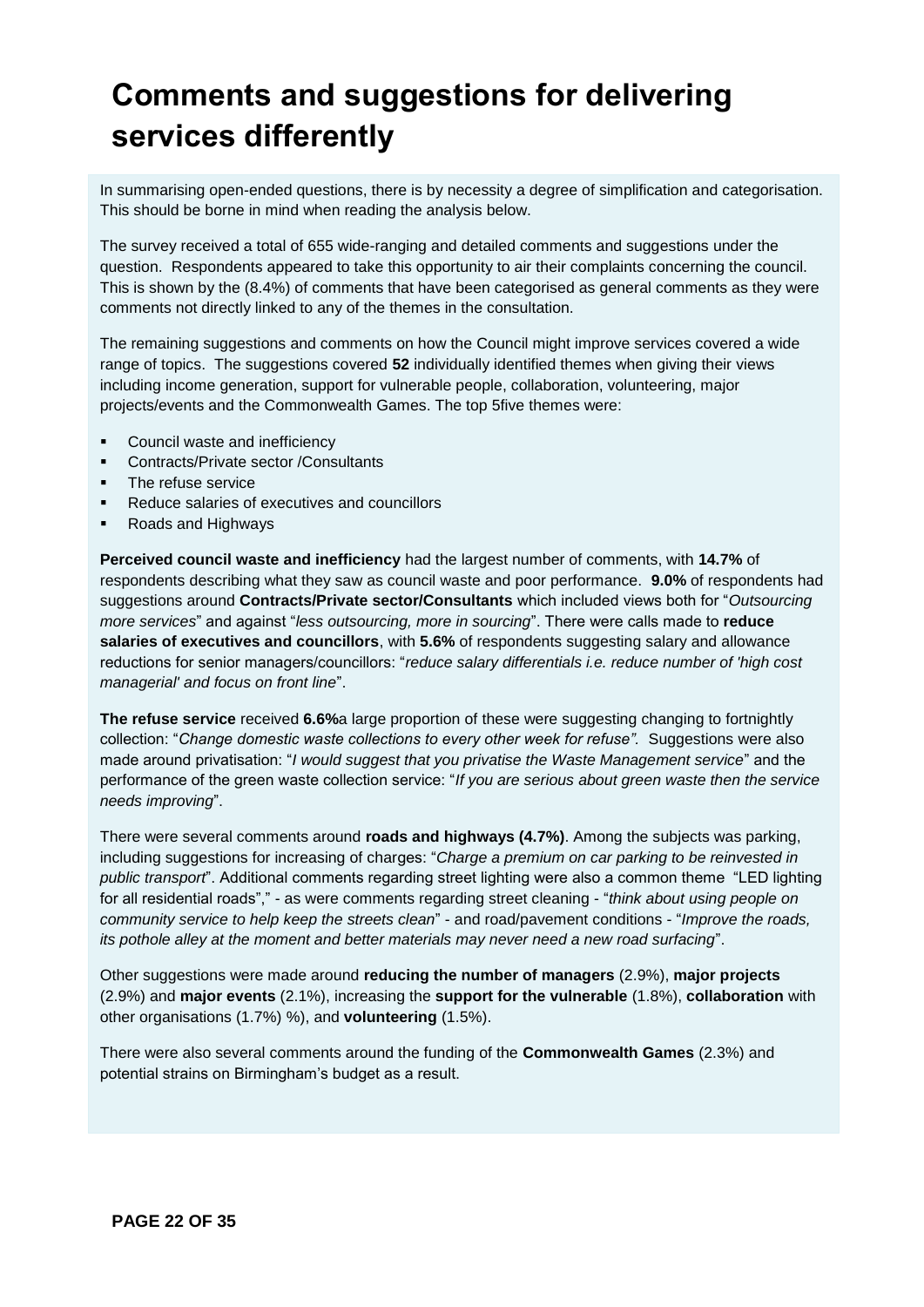# <span id="page-22-0"></span>**OTHER ISSUES**

As in earlier years, there were strong feelings that the cuts shouldn't be made at all and concern that the cuts would affect the most vulnerable.

### **Representativeness and consultation approach**

This year's budget consultation survey received over 873 responses, which was an increase of 37% on last year. This does not take into account responses or comments received as letters, emails or other channels such as social media.

The strategy for the communications and engagement campaign was similar to the approach adopted for the previous two years, e.g. led by digital activity to reach the largest possible number of people with the incorporation of other offline activity to help ensure the reducing number of people without internet access are catered for. The consultation focussed on encouraging comments to be made via the Be Heard online survey. Strenuous efforts were made to publicise the budget consultation so that people could make comments on the budget proposals. It is not possible to have simultaneously an open access online survey and to ensure that responses by different groups of people are proportional to their numbers in Birmingham's population. However, the Be Heard online survey does have the advantage of allowing respondents to make overarching comments on all the proposals and to rank the services most important to them. The Be Heard survey allows the respondents to give more considered responses.

Budget Views' letters and emails are taken into account in the individual sections of this report. A table of responses from organisations is included at the back of this report. The online survey respondents were asked to complete personal profiles including their gender, ethnicity, and sexuality, and whether they had a disability or long term condition/illness. A large majority of respondents answered these questions and a detailed analysis of this data is contained in Appendix 3. Appendix 3 also contains an analysis of online respondents by ward where people had provided a full postcode. Appendix 2 contains the scrutiny committees' responses to the consultation.

An important principle of the consultation process was open access (referred to above). However, this has meant that the responses cannot be claimed be statistically representative of the views of Birmingham residents. As well as the lower representation of some groups of residents than their proportion in the city's population, respondents to any consultation process tend to be those concerned about a particular issue. However, these views do reflect the views of a large number of people in the city and are thus important.

Some respondents didn't feel that there was sufficient detail to make a decision. However, that information will be provided at an individual service level in the detailed consultation with service users carried out by directorates.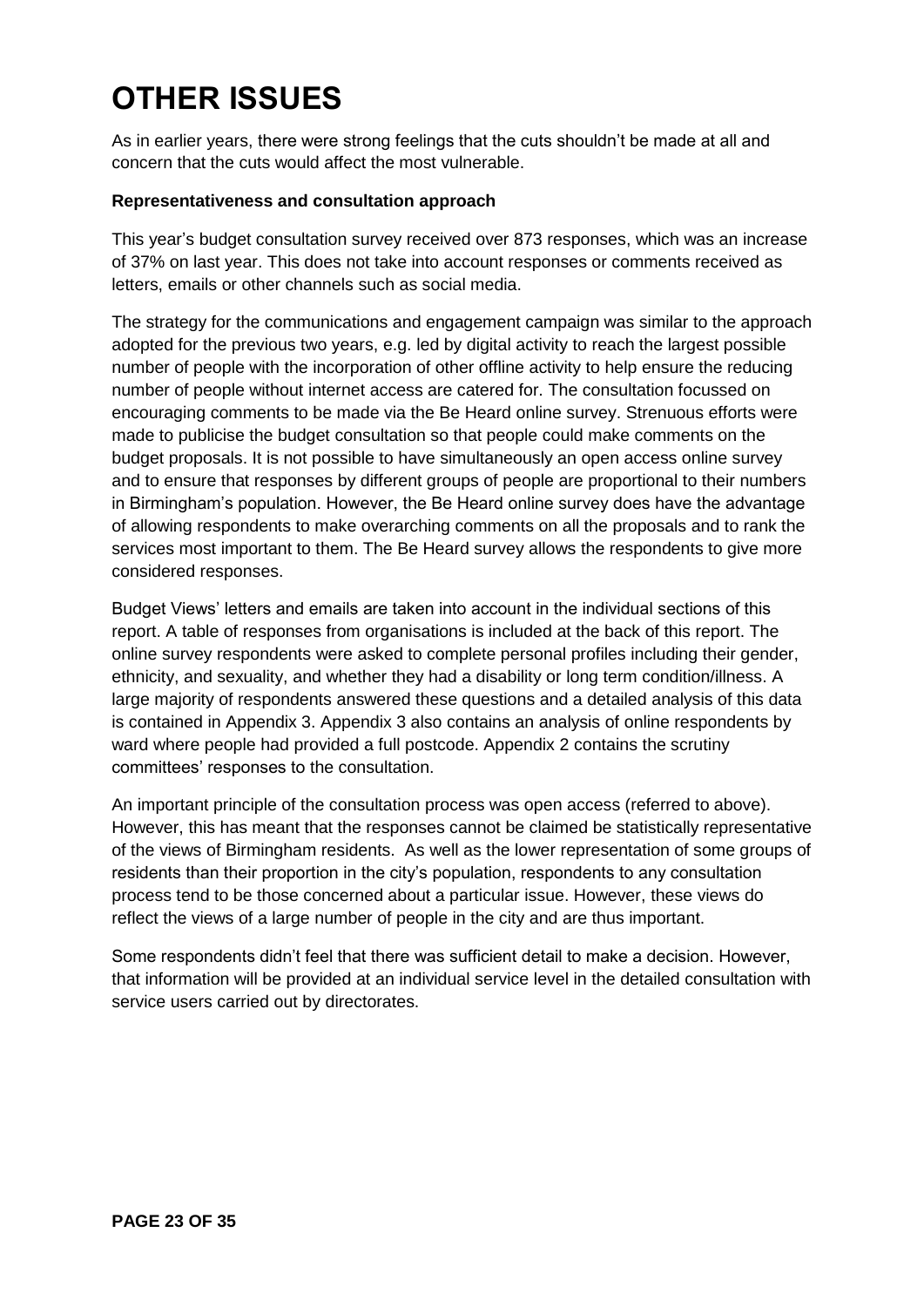### <span id="page-23-0"></span>**Appendix 1 Responses from organisations**

|                | Organisation                                                       |                                                                      | Topics covered                                                                                                                                   |
|----------------|--------------------------------------------------------------------|----------------------------------------------------------------------|--------------------------------------------------------------------------------------------------------------------------------------------------|
| 1              | <b>Arts Council England</b>                                        | Arts and culture                                                     | Opposition to reduction in arts funding                                                                                                          |
| $\overline{2}$ | Birmingham and Black<br><b>Country Local Nature</b><br>Partnership | Place                                                                | General comments about proposals                                                                                                                 |
| 3              | <b>Citizens Advice</b><br>Birmingham                               | Advice services                                                      | Opposition to reduction of funding for<br>advice and support services for<br>residents                                                           |
| 4              | <b>Colmore Business</b><br><b>Improvement District</b>             | <b>Business Improvement</b><br><b>Districts</b>                      | Opposition to proposal to cut one BID-<br>supporting job role, and suggestions for<br>improving inter-BID cooperation                            |
| 5              | <b>Culture Central</b>                                             | Arts and culture                                                     | Opposition to reduction in arts funding                                                                                                          |
| 6              | Healthwatch<br>Birmingham                                          | Adult Social Care, Place,<br>Libraries                               | General response about a range of<br>issues                                                                                                      |
| $\overline{7}$ | <b>Midland Heart</b>                                               | Housing                                                              | General response about current issues<br>and recommendations around housing<br>and homelessness, and opposing<br>associated budgetary reductions |
| 8              | <b>Rees Care Leavers</b><br>Foundation                             | Children's services,<br>Place, Economy,<br><b>Strategic Services</b> | General comments about proposals                                                                                                                 |
| 9              | <b>SENDIASS</b>                                                    | <b>Children's Services</b>                                           | Opposition to a range of savings<br>proposals                                                                                                    |
| 10             | <b>Spitfire Support</b><br><b>Services</b>                         | Advice services                                                      | Opposition to reduction of funding for<br>advice and support services for<br>residents                                                           |
| 11             | The Active Wellbeing<br>Society                                    | Active lifestyle                                                     | Opposition to funding reductions for<br>healthy lifestyle programmes                                                                             |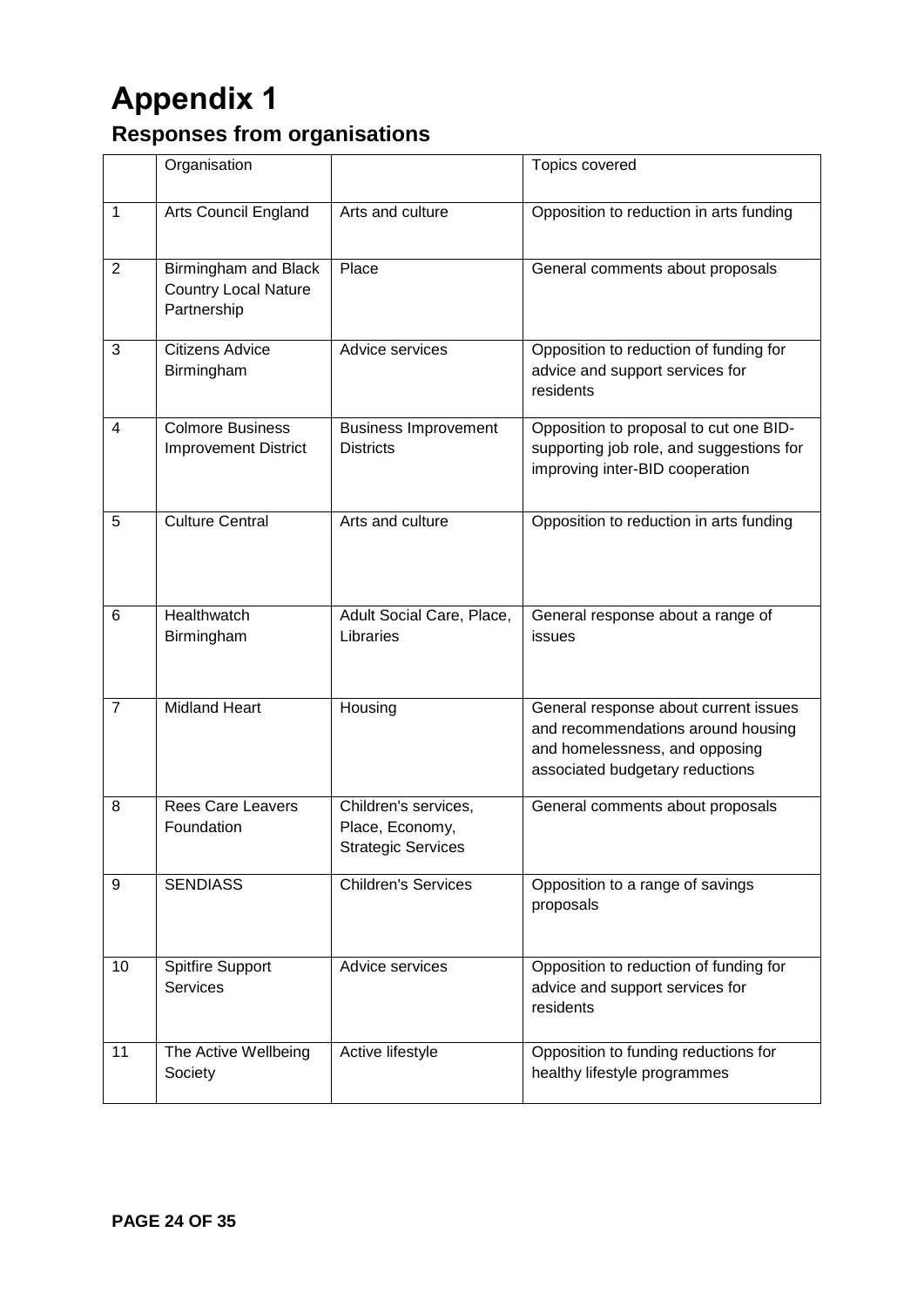### <span id="page-24-0"></span>**Appendix 2**

### **Scrutiny Response Budget 2019/20+ consultation**

### **Purpose**

As part of the Budget 2019/20 Consultation, a number of the O&S Committees considered aspects of the budget proposals as they related to their portfolios, in committee meetings in December

### **Co-ordinating O&S Committee**

On 7th December, the Co-ordinating O&S Committee looked at the budget consultation, focusing on:

Corporate oversight of the budget and implications for corporate priorities:

Any cross-cutting issues/implications and any longer term issues.

The Deputy Leader, Cllr Brigid Jones, attended the meeting, with Steve Powell and Michael Furness from Finance. In the discussion, members raised a number of issues and questions. In particular, members were keen to explore how robust the consultation was, with concerns that:

No alternatives are presented – it would be a more genuine consultation if it offered the public some real choices to be made; this would enable the Council to respond to people's views, and broker a genuine dialogue about options and priorities;

Previous proposed savings have resulted in legal challenges – how sure are we about the quality of our consultation processes, to protect the council in future?

Overall it was felt that the Council was missing opportunities to positively engage citizens in the process, for example by having a rolling process rather than a one off annual event. The Council should engage interest groups across the city on an ongoing basis, to engage them in the decisions the Council must make in relation to reducing budgets and how that might best be done, rather than just presenting proposals that often elicit negative reactions.

Another key point was the need to fully understand the policy implications of reducing budgets and funding. This is partly with regard to prevention / early intervention – what impact will our decisions now have on provision and on costs in the future, especially with regard to the proposed reduction of advice services funding; and also the wider impact some decisions will have on the type of city Birmingham will become, for example e.g. the reduction in funding for the arts.

Other points raised in the debate included:

"Seeing the broader picture" – the budget consultation document sets out additional proposals for savings in the coming year, but there is no information on the savings decisions made in previous years. Whilst this information is publicly available elsewhere, in order that consultees are able to set the new proposals in context, these should be explicit.

Clarity on what is being consulted on  $-$  it may not be clear to all that this consultation is on the budget outline and consultation on specific proposals will follow.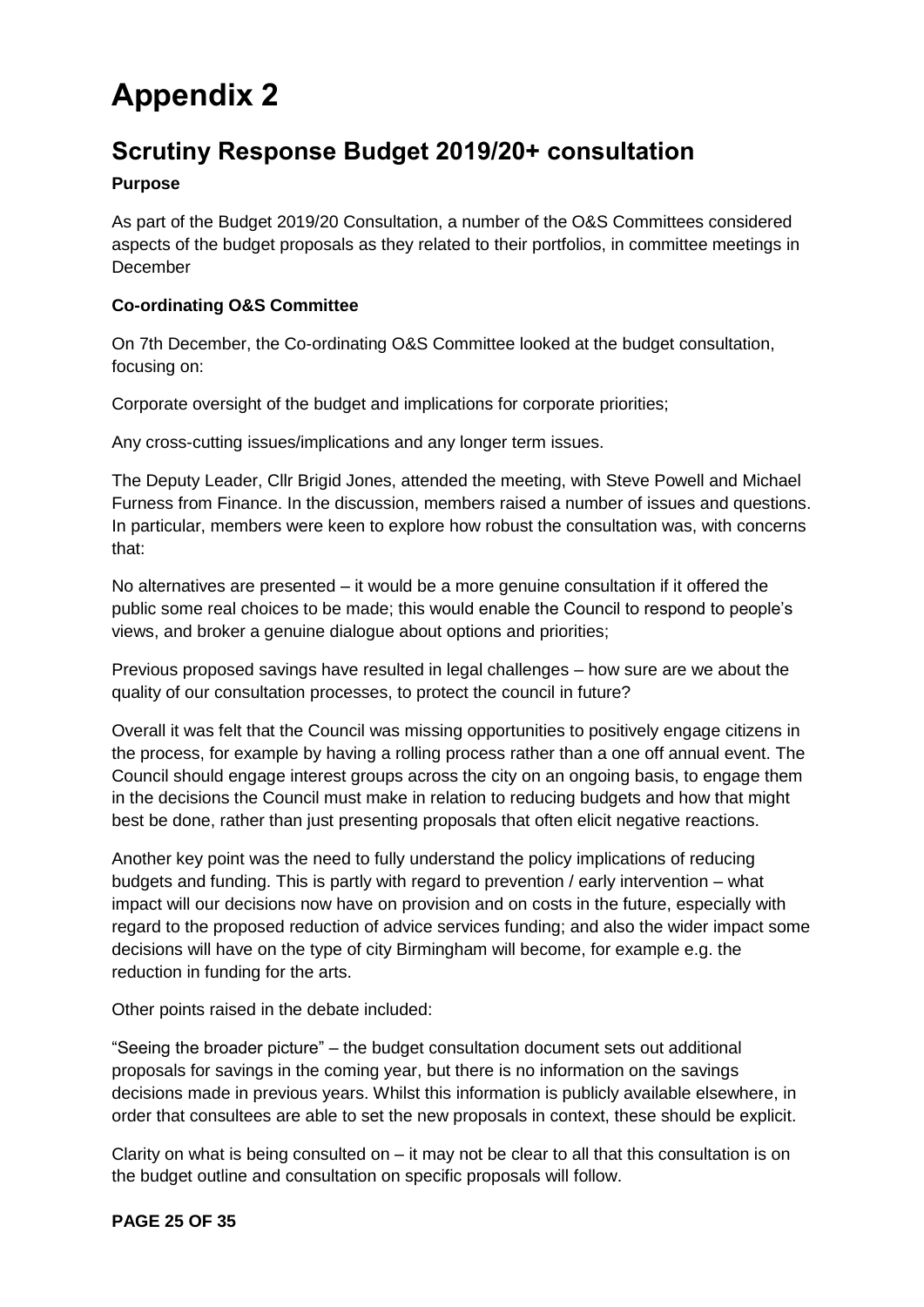It would also assist citizens in responding to the consultation to have a clear picture on what are statutory services and what are not;

The consultation could also publicise on ideas as to how citizens might be able to help to reduce costs.

Finally committee members reinforced the point set out in the audit letter, that proposals must be deliverable and the council must not dip into reserves as in the past.

The Co-ordinating O&S Committee intends to undertake more closely about how the Council approaches consultation.

### **Children's Social Care O&S Committee**

On 12th December, the Children's Social Care O&S Committee looked at the budget consultation, focusing on CY110 19+ Travel Assist. The Acting Corporate Director for Young People informed Members that they have been able to reduce the proposed overspend.

The Interim Finance Business Partner, Children & Young People stated that the budget had a previously non-delivered saving of £3.5m and they are putting in an extra £2.2m which means the budget has increased from £19m to £20m - £21.2m approximately and the £1.7m is to bridge the gap. However, Members were confused as this is not reflected in the factsheet (extract below):

The amount currently spent on the service and the proposed reduction is shown below

| Total<br><b>Spend</b><br>18/19 | <b>Income</b><br>18/19 | <b>Net Spend</b><br>18/19 | <b>Saving in</b><br>19/20 | Saving in<br>20/21 | Saving in<br>21/22 | Saving in<br>22/23 |
|--------------------------------|------------------------|---------------------------|---------------------------|--------------------|--------------------|--------------------|
| £18.798m                       | (E0.403m)              | £18,395m                  | (E1.718m)                 | (E2.488m)          | (E2.488m)          | (E2.488m)          |

Members were concerned that demand is increasing and therefore there are concerns regarding deliverability. The Acting Corporate Director stated that they needed to look at the family of SEND services, including those of the partners and they will also be consulting with families etc. to help shape the service.

### **Learning, Culture & Physical Activity O&S Committee**

An informal meeting of the committee was held on Wednesday 19th December with Cllr Jayne Francis, Cabinet Member for Education, Skills and Culture. The following issues were raised:

Education Infrastructure – Members felt there was insufficient information, to feel confident about this proposal being achieved;

Stop Provision for English as a Foreign Language to Prevent a Greater Pressure – members were reassured on this proposal as it was confirmed that this did not refer to English for Speakers of Other Languages (ESOL), but relates to students from overseas to study who need a higher standard of English;

Reduction in Arts Grants by One Third – members thought this was a disproportionate saving compared to other saving proposals and queried what support will remain for local community arts organisations. Members requested a detailed breakdown on the

### **PAGE 26 OF 35**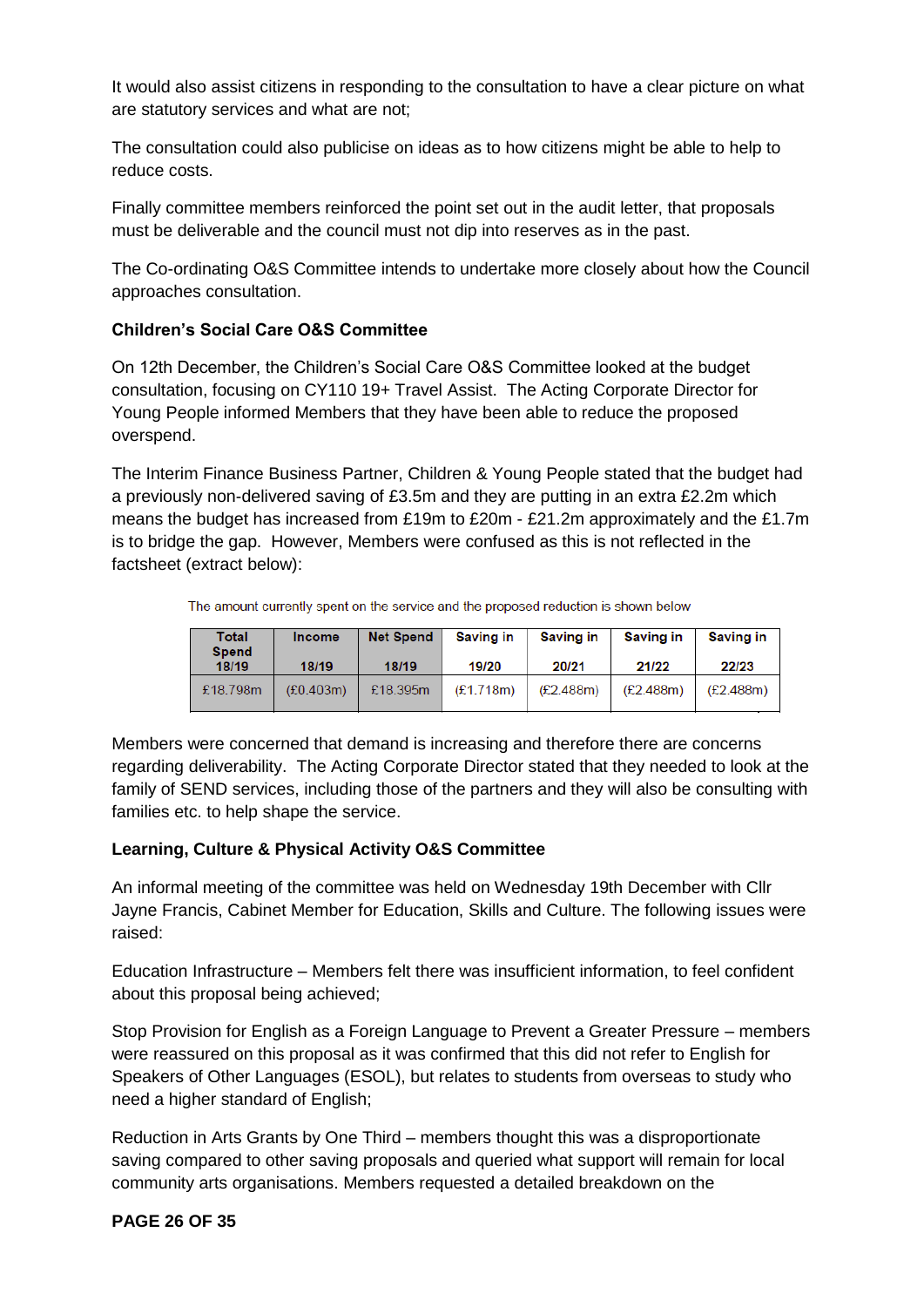organisations and the cuts that are being proposed and were informed this information will be available in January 2019;

The proposal to re-locate the Special Education Needs and Disability Information Advice and Support Service (SENDIASS) – members raised a concern that, as demand is increasing, whether this will affect the support that is provided to parents and what is the operational impact?

Management Review and Structure – members were keen to ensure that the restructure would constitute management efficiencies and not cuts to front line services, and asked whether this will affect the delivery of the service and whether the Council will still be able to meet its statutory responsibility as corporate parents.

Members also asked questions on schools' statutory duty regarding safeguarding and requested information on what the cost to the schools would be.

### **Health and Social Care O&S Committee**

The budget savings proposals for Adult Social Care and Health, including Public Health, were discussed by the Health and Social Care O&S Committee at its meeting on 18th December 2018.

In attendance, to address questions and comments arising from the discussion were Councillor Paulette Hamilton (Cabinet Member for Health and Social Care) and Becky Pollard (Interim Director of Public Health).

Becky Pollard also provided additional information which had been requested on the Public Health proportional spend for the April 2017-March 2018 financial year.

Members raised the following points in relation to each of the budget savings proposals listed below:-

### **AD101A 19+ Funding of Equipment Loan Store**

Members questioned the use of capital resources as opposed to revenue or the Better Care Fund (BCF). It was unclear if the BCF came from the capital resource budget and, if so, what was the amount of capital resources that could have been used elsewhere? The Cabinet Member said this service was currently funded through the BCF but going forward a figure had been negotiated with the Health Service to provide funding. A response to the questions on the capital resource budget was not available at the time but a written briefing would be provided.

It was noted that this service brought in an income of £4.479m in 2018/19 and the Cabinet Member was asked if there were opportunities in other services where it might be possible to generate income from external funding.

### **AD101B 19+ Funding for Assistive Equipment**

A comment was made that delays in providing equipment can result in delayed transfers of care.

There were two questions with regard to the Equipment Loan Service:-

Is equipment reclaimed when it is no longer required?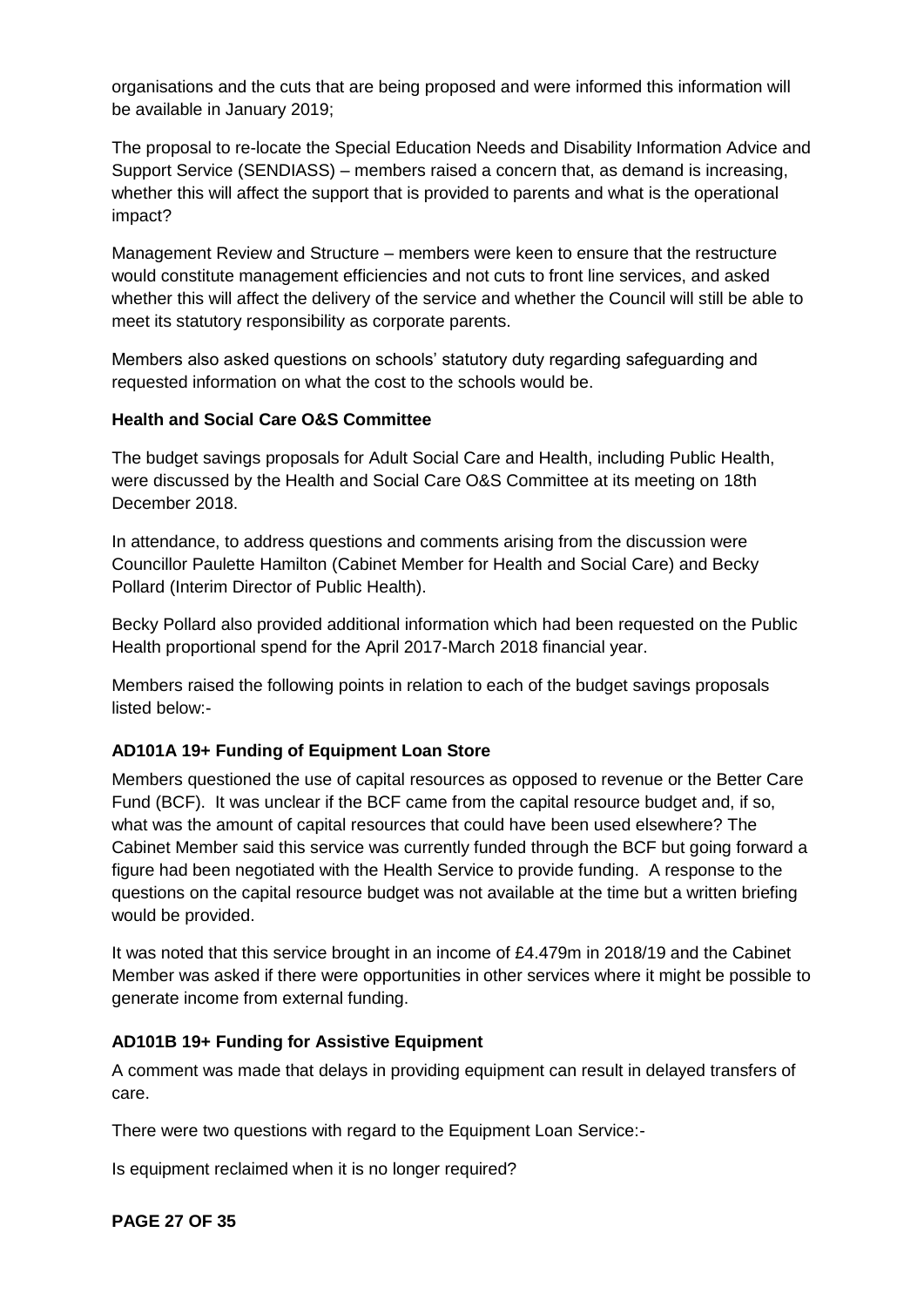Does the Loan Service record what equipment is on loan and to whom in order that it can be reclaimed and redistributed?

In response, the Cabinet Member confirmed that the equipment is reclaimed but did not have the level of detail required regarding the operational process. It was agreed that the Cabinet Member would request a briefing note from the department to be circulated to the committee.

### **AD102 19+ Bharosa Service Birmingham**

In response to a question about the word 'assumed' in relation to the text '… it is assumed that the service will be directly funded by Public Health …', members were told that options were being considered about how the service will be delivered in the future and this may not be through the Council. The Chairman asked for confirmation from the Cabinet Member that there is a commitment from the Council to fund the service through the Public Health budget until other options have been developed, which was agreed.

### **AD103 19+ HIV/TB Support**

Support was given for the decision not to discontinue the service but concern was raised that there should be ongoing support for HIV/TB sufferers particularly those who were homeless, not registered with a GP or asylum seekers. Members were told that discussions were taking place with service users, the provider, NHS commissioners and voluntary sector to better understand how else the service can be delivered.

### **AD104 19+ Fees and Charges Review**

Clarification was sought about the definition of the word 'necessary' when referring to the text '…. allow the person to keep enough benefit to pay for necessary disability related expenditure'. It was pointed out that the Council may have one perception and service users may have a different perception. In response, members were told that consultation was taking place with service users to see what they deem is 'necessary'.

Other issues raised included:

- The Cabinet Member was asked what was the legal minimum amount of money that the Council must have in reserves to protect Adult Social Care and Health? The Cabinet Member did not have this information but a response would be sent to committee members.
- The timing of the public consultation, over the Christmas period, was also questioned. The Cabinet Member confirmed that there had been a lot of interest from the public. The consultation had been brought forward a month in response to complaints in previous years of it being held too late.
- Regarding the information provided on budget savings carried forward from Financial Plan 2018+, the Cabinet Member was asked to provide further detail on pension strain costs and the implications of budget cuts that are already in the system. The Cabinet Member said the pension strain costs are applicable to people who retire early and are able to access their pension and the costs associated with that. She also confirmed that some savings from previous years had not been met but mitigations had been put in place through the receipt of extra funding from government.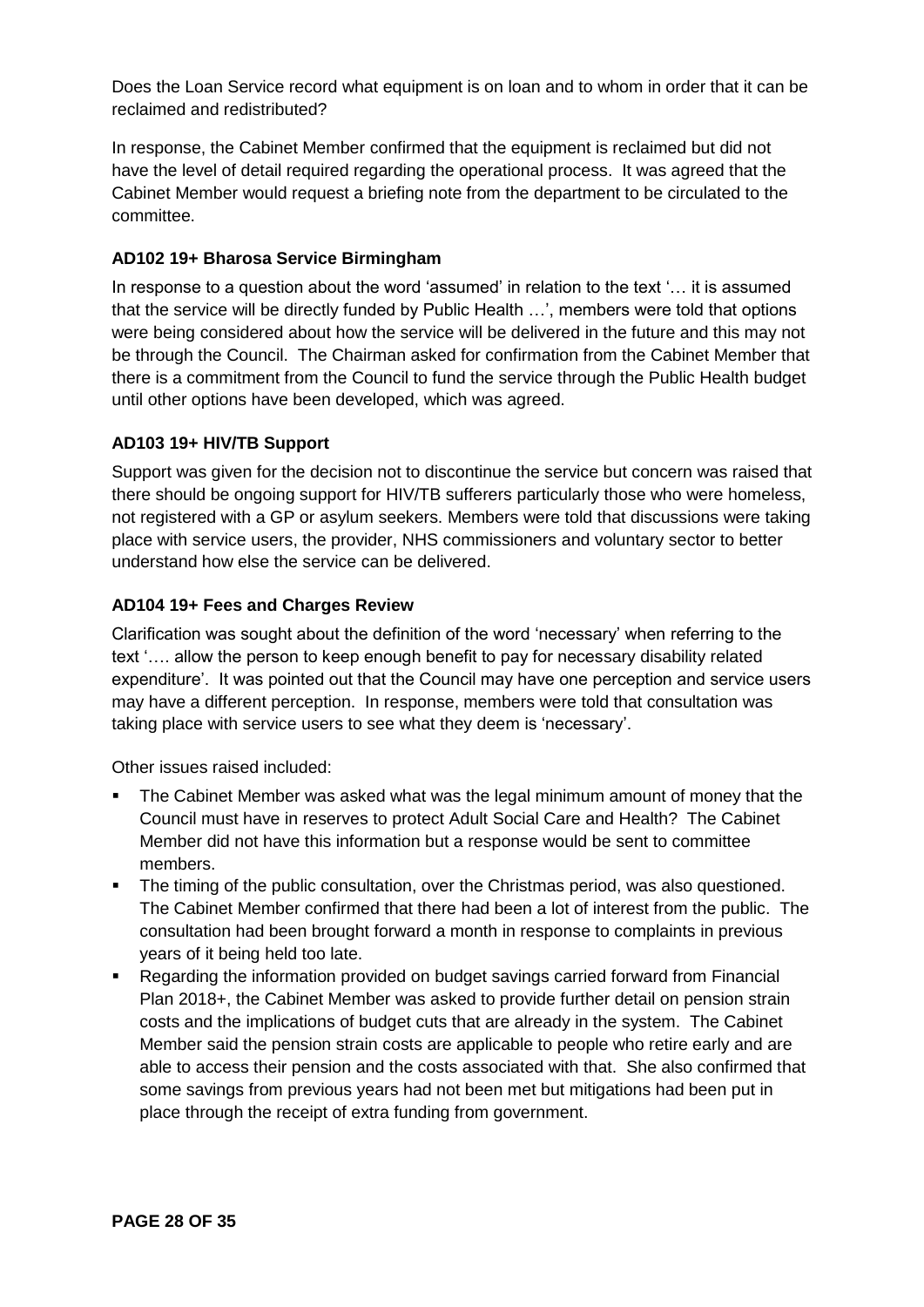### **Housing and Neighbourhoods O&S Committee**

The Housing and Neighbourhoods O&S Committee considered the Budget Consultation 2019+ at its meeting on 11th December 2018.

Councillor Sharon Thompson, Cabinet Member for Homes and Neighbourhoods, and Councillor Majid Mahmood, Cabinet Member for Clean Streets, Waste and Recycling, were in attendance to present the budget proposals relating to their respective portfolios and to answer Members' questions.

The following issues were raised:

PL122 19+ Proposal to create a wholly owned company as a Social Lettings Agency – Members were told that around 700 social properties are being lost each year through Right to Buy and in response to a question around whether these could be bought back by the Council were told that this is being looked at, together with the Empty Property Strategy, and a briefing will be brought back to scrutiny once this has been done;

PL115 19+ Re-prioritisation of the work of the Waste Enforcement Unit to focus on cases of fly tipping where the likelihood of prosecution is high – Members were concerned that the current difficulties with regard to progressing good cases would be exacerbated by this proposal, resulting in even less cases being progressed.

Members felt that a more pro-active approach was needed in terms of enforcement with flytipping being a big problem in the city and suggested that involving other sections of the council, e.g. housing officers, would be a way forward. The Cabinet Member advised that there are plans for joined-up working on the street scene and Members requested that a report be brought back to committee detailing the proposals.

### **Sustainability & Transport O&S Committee**

On 13th December, the Sustainability & Transport O&S Committee considered 4 particular budget proposals as they relate to the Committee's portfolio:-

- **EC102 Transport & Connectivity (Restructure of services)**
- **EC106a Highways (Energy use on streetlights)**
- EC106b Highways (Local Engineering Service)
- EC106c Highways (Civil Parking Enforcement)

The Cabinet Member for Transport & Environment, Cllr Waseem Zaffar and Kevin Hicks, Assistant Director, Highways attended the meeting and gave further details on the proposals. Cllr Zaffar encouraged residents and other stakeholders to respond to the consultation.

In respect to the 'dimming and trimming' of streetlights it was emphasised by Kevin Hicks, Assistant Director for Highways and Infrastructure that areas of concern in relation to crime and safety will have an assessment done in line with a national code of practice that all Local Authorities have to carry out.

There was concern about the increase in parking charges adversely affecting drivers living in areas where there are controlled parking zones (CPZs) within the area marked for the Clean Air Zone (CAZ) resulting in them being charged twice. There was also additional concern on

### **PAGE 29 OF 35**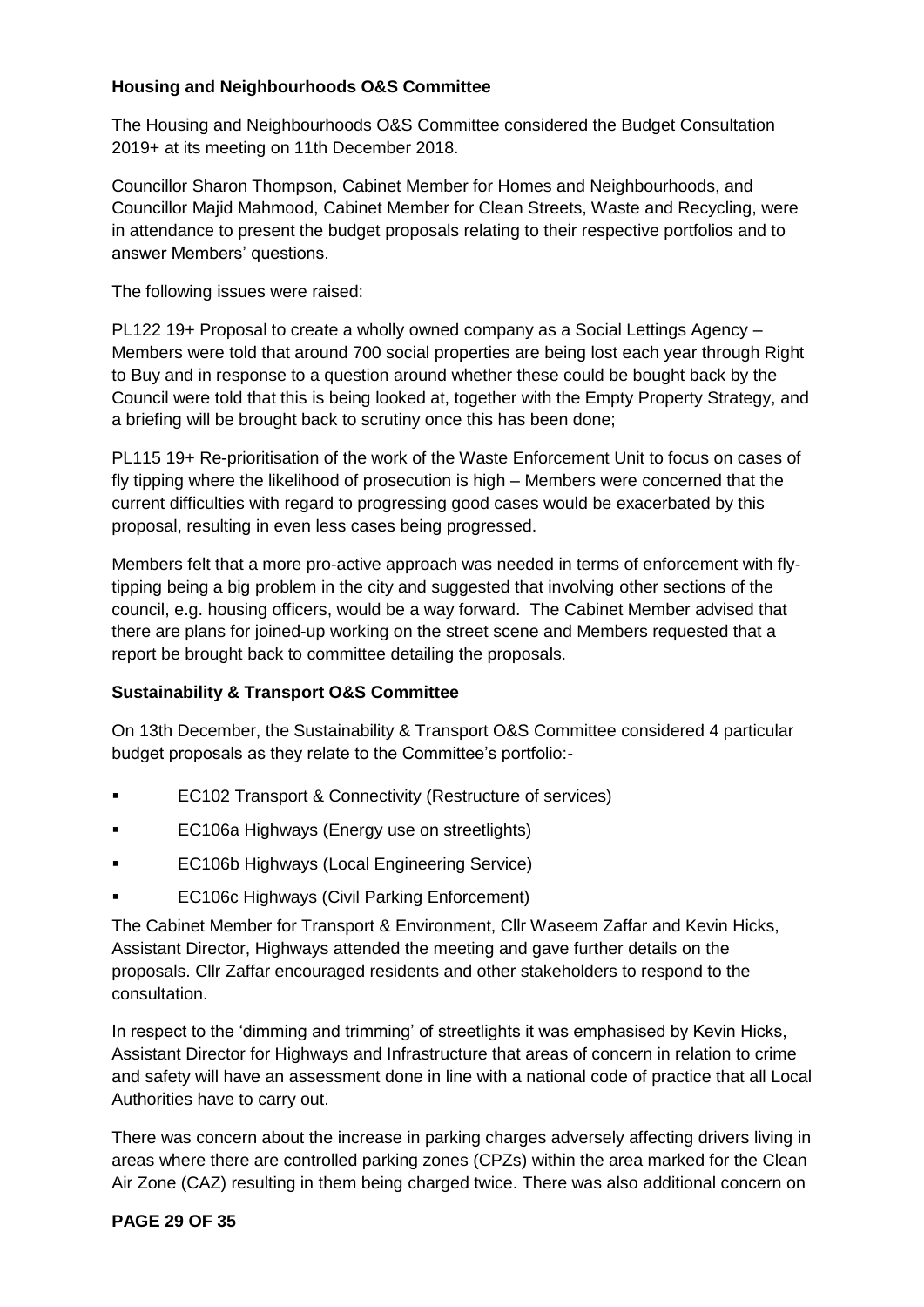drivers having to pay for an increase in on-street parking in local centres and the negative effect on businesses.

The Cabinet Member, Cllr Zaffar clarified that the increase in parking charges was specifically targeted at the city centre only and this was to reduce the number of vehicles parking in the city centre and to encourage people to use sustainable modes of travel. He added that this was in-line with the City Council's policies in tackling air pollution and congestion and that additional income raised would be re-invested in transport policies. Cllr Zaffar added that CPZs were part of the submission to government for funding from the Clean Air Fund to put in place exemptions and mitigation measures for those living in the CAZ zone.

The issue of withdrawing funding of school crossing patrols in high risk areas where there are no pedestrian controlled lights (PL105) was raised by Cllr Huxtable. The concern was that with no crossing wardens funded by the Council where would the funding come from within the Cabinet Member's budget to invest in capital measures such as pelican crossings to ensure the safety of children and other road users. In response it was clarified that this budget line was not within Cllr Zaffar's portfolio however capital funding can come from a variety of sources and this would be identified once the budget consultation has ended. The Cabinet Member stated that he would take the response back as part of feedback to the consultation.

### **Resources O&S Committee**

Clive Heaphy, Corporate Director, Finance and Governance, attended the committee on 13th December, and the following points were made:

Under paragraph 3 Summary of Key Issues the third bullet point states that, in future years, there were forecast savings that were not fully deliverable of £8.9m in 2019/20 but the 2019/20 budget consultation states £4m. Therefore, there is a £4.9m gap in 2019/20. The Corporate Director stated that the budget consultation figure is an amalgam of over and under achieved and he undertook to break this down and undertake a reconciliation of the two figures.

The monitoring report refers to the mitigation to the Enablement Service savings and this is not sustainable in the long term. If this remains unresolved Members were informed that there will be an impact on the 2018/19 and 2019/20 budgets.

Travel Assist – there is a £2.2m (no movement since Month 6) base budget pressure and £1.3m (no movement since Month 6) non-achievement of savings and the Council are currently consulting on £1.718m saving for 2019/20. Members agreed that detailed questions are to be put to the relevant officers when Travel Assist is discussed in January or February 2019.

The day nurseries budget pressure in the monitoring report should not have an impact next year.

The Early Years budget pressure is not reflected in the 2019/20 budget consultation.

SENAR service has a funding shortfall of £1.1m due to grant funding running out. If £0.626 contribution from other partners does not come in then the consultation is looking at other partner incomes as part of the consultation.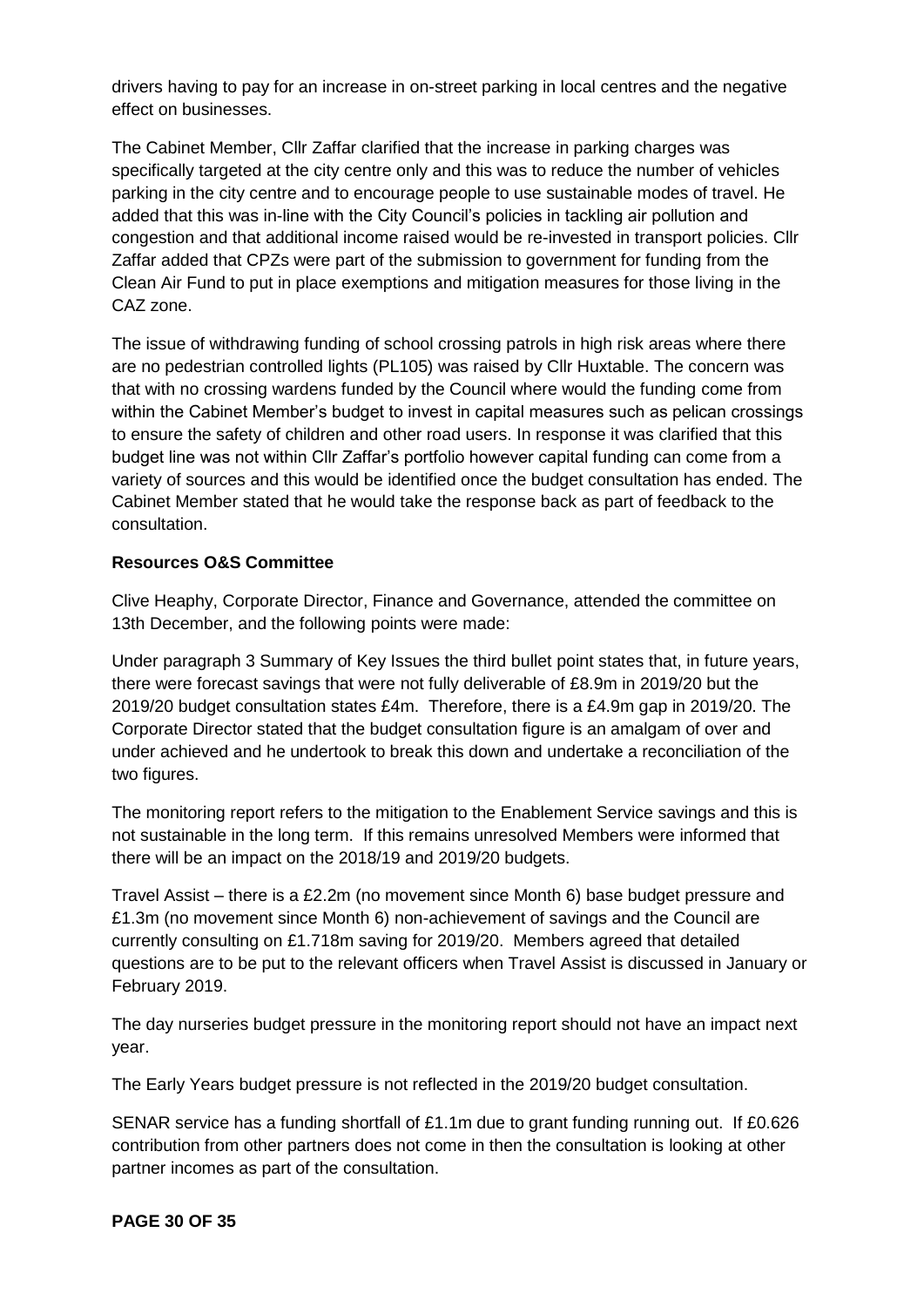### <span id="page-30-0"></span>**Appendix 3 Profile of survey respondents**

| Age (years)                      | % of Total |
|----------------------------------|------------|
| Under 18                         | 0%         |
| 18 to 24                         | 2%         |
| 25 to 34                         | 8%         |
| 35 to 44                         | 16%        |
| 45 to 54                         | 21%        |
| 55 to 64                         | 22%        |
| 65 to 84                         | 19%        |
| $85+$                            | 0%         |
| Prefer not to say / not answered | 10%        |
| <b>Total</b>                     | 100%       |

| Gender                           | % of Total |
|----------------------------------|------------|
| Female                           | 42%        |
| Male                             | 43%        |
| Prefer not to say / not answered | 15%        |
| <b>Total</b>                     | 100%       |

| <b>Sexual Orientation</b>        | % of Total |
|----------------------------------|------------|
| <b>Bisexual</b>                  | 2%         |
| Gay or Lesbian                   | 4%         |
| <b>Heterosexual or Straight</b>  | 63%        |
| Other                            | 2%         |
| Prefer not to say / Not answered | 29%        |
| <b>Total</b>                     | 100%       |

| <b>Ethnicity</b>                            | % of Total |
|---------------------------------------------|------------|
| Asian / Asian British                       | 6%         |
| Black / African / Caribbean / Black British | 1%         |
| Mixed / multiple ethnic groups              | 3%         |
| Other Ethnic group                          | 1%         |
| White                                       | 79%        |
| Prefer not to say / Not answered            | 10%        |
| Total                                       | 100%       |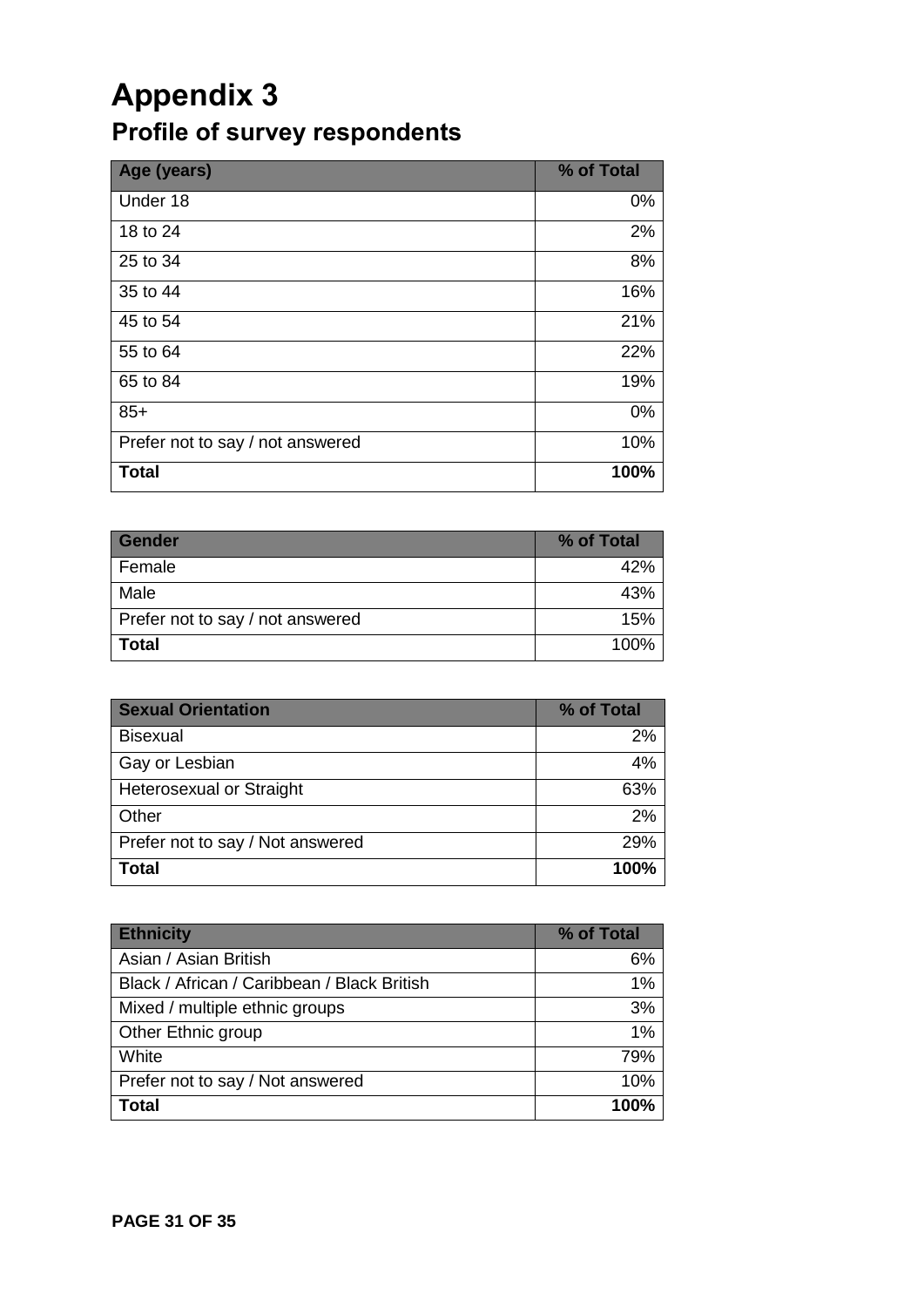| <b>Religion</b>                  | % of Total |
|----------------------------------|------------|
| <b>Buddhist</b>                  | 1%         |
| Christian                        | 38%        |
| Hindu                            | 1%         |
| Jewish                           | 1%         |
| Muslim                           | 5%         |
| Sikh                             | 1%         |
| No Religion                      | 30%        |
| Any Other<br>Religion            | 2%         |
| Prefer not to say / not answered | 23%        |
| <b>Total</b>                     | 100%       |

| Disability (physical/mental) - lasting or expecting<br>to last for 12 months or more | % of Total |  |
|--------------------------------------------------------------------------------------|------------|--|
| No                                                                                   | 59%        |  |
| Yes                                                                                  | 24%        |  |
| Prefer not to say / not answered                                                     | 18%        |  |
| Total                                                                                | 100%       |  |

| <b>Special conditions or illnesses</b><br>(people can choose more than<br>one) | <b>Count</b> | % of People with<br>physical or mental<br>health conditions<br>(% of 207 respondents)<br>who ticked yes to<br>disability) |
|--------------------------------------------------------------------------------|--------------|---------------------------------------------------------------------------------------------------------------------------|
| <b>Dexterity</b>                                                               | 33           | 15.9%                                                                                                                     |
| Hearing                                                                        | 35           | 16.9%                                                                                                                     |
| Learning                                                                       | 15           | 7.2%                                                                                                                      |
| Memory                                                                         | 20           | $9.7\%$                                                                                                                   |
| <b>Mental Health</b>                                                           | 74           | 35.7%                                                                                                                     |
| <b>Mobility</b>                                                                | 93           | 44.9%                                                                                                                     |
| Social or Behaviour                                                            | 14           | 6.8%                                                                                                                      |
| Stamina                                                                        | 50           | 24.2%                                                                                                                     |
| Vision                                                                         | 15           | 7.2%                                                                                                                      |
| Other                                                                          | 29           | 14.0%                                                                                                                     |

*Note: percentages do not add up to 100% as respondents allowed more than one option*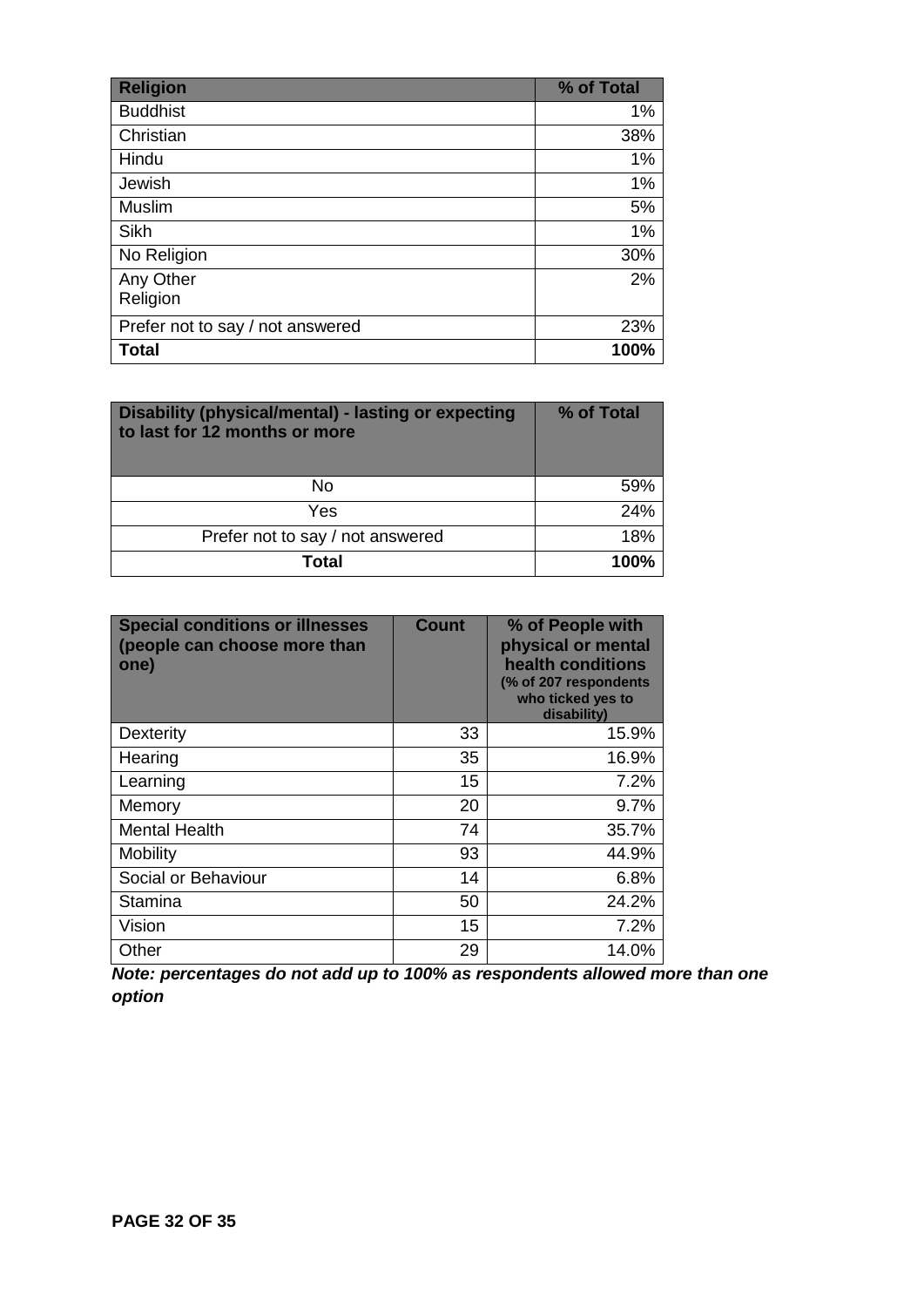| <b>Caring responsibilities</b>             | % of Total |
|--------------------------------------------|------------|
| None                                       | 50.5%      |
| Primary carer of child under 18            | 15.0%      |
| Primary carer disabled child               | 1.9%       |
| Primary carer disabled adult (18 and over) | 2.5%       |
| Primary carer older person (65 and over)   | 6.2%       |
| Secondary carer                            | 7.7%       |
| Prefer not say / not answered              | 16.2%      |
| <b>Total</b>                               | 100.0%     |

| <b>Respondent type (Question 1)</b> | % of Total |
|-------------------------------------|------------|
| Resident                            | 90.5%      |
| <b>Local Business</b>               | 3.0%       |
| Charity                             | 3.7%       |
| Community                           | 4.6%       |
| <b>Work for Council</b>             | 11.6%      |
| Councillor                          | 0.6%       |
| <b>Public Sector</b>                | 2.7%       |
| Other-Total                         | 4.6%       |

*Note: percentages do not add up to 100% as respondents allowed more than one option*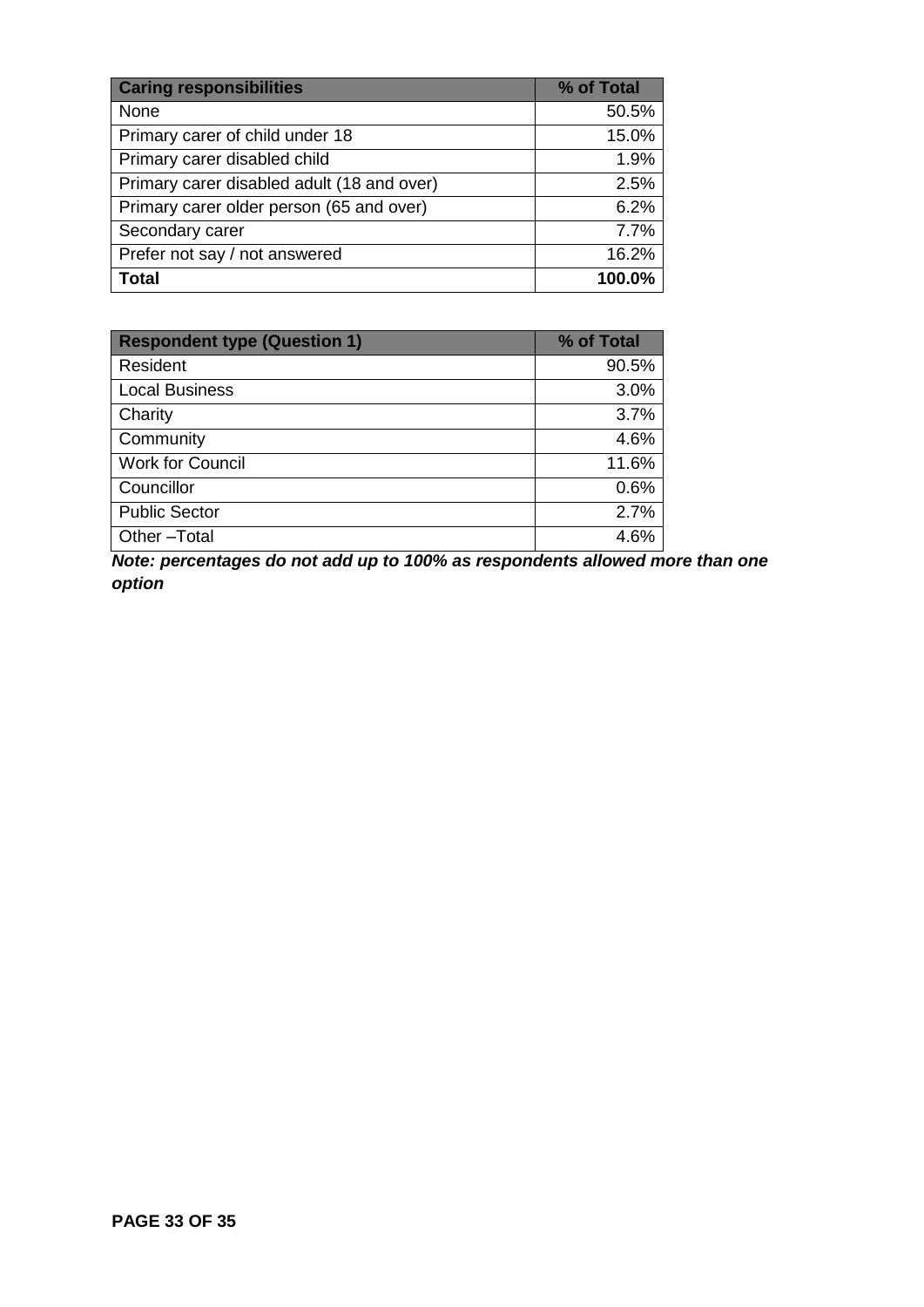### **Respondents by ward – all responses**

Of the 742 respondents who provided a postcode, 3.5% live outside of Birmingham. The remaining residents are based in the following wards.